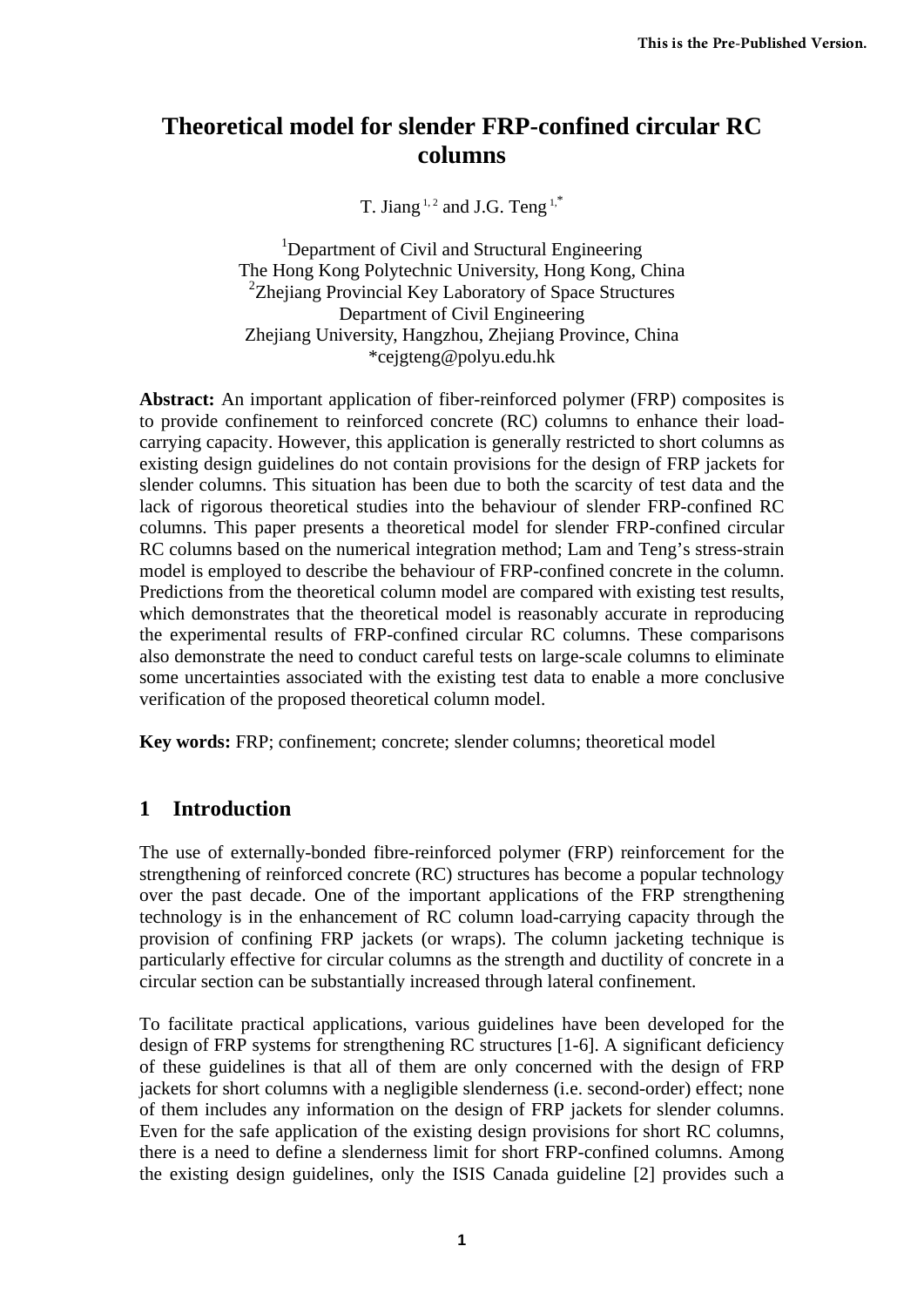definition intended for short FRP-confined RC columns with no significant bending (i.e. concentric compression or slightly eccentric compression). The existing definitions for short RC columns cannot be used in the design of FRP-confined RC columns because FRP confinement leads to a greater slenderness effect in columns as has been demonstrated by the limited test results of FRP-confined circular RC columns [7-9]. This unsatisfactory situation has been due to both the scarcity of test data and the lack of theoretical studies into the behaviour of slender FRP-confined RC columns.

Against this background, this paper presents a theoretical model for slender FRPconfined circular RC columns. This theoretical column model incorporates Lam and Teng's stress-strain model [10] for FRP-confined concrete in circular columns with modifications as reported by Teng *et al.* [11] and is based on the numerical integration method [12]. The paper first briefly presents Lam and Teng's stress-strain model for FRP-confined concrete in circular columns and its application in section analysis of FRP-confined RC columns. The theoretical column model is next described in detail, followed by its verification using experimental results of both RC columns and FRPconfined circular RC columns. It should be noted that only a very limited number of tests on slender FRP-confined circular RC columns have been reported in the open literature [7-9] and all those available to the authors are used herein to verify the proposed model.

The authors' work on slender FRP-confined RC columns has been partially motivated by the need to formulate design provisions for the Chinese National Standard "Technical Code for Infrastructure Application of FRP Composites", which is currently being considered by the Ministry of Housing and Urban-Rural Development of China for official approval. This new Code has been developed within the framework of the current Chinese Code for Design of Concrete Structures [13]. Therefore, some of the considerations in the present study follow the specifications given in Ref. [13] and these considerations are highlighted where appropriate.

## **2 Lam and Teng's stress-strain model for FRP-confined concrete**

### **2.1 Lam and Teng's Model**

The original version of Lam and Teng's stress-strain model [10] has been adopted by both UK's Concrete Society design guideline [6] and the latest ACI guideline [4] for strengthening concrete structures. Lam and Teng's model adopts a simple form (a parabolic first portion which connects smoothly to a linear second portion) which automatically reduces to that for unconfined concrete when no FRP is provided. This simple form is described by the following expressions:

$$
\sigma_c = E_c \varepsilon_c - \frac{\left(E_c - E_2\right)^2}{4f_{co}'} \varepsilon_c^2 \quad \text{for} \quad 0 \le \varepsilon_c < \varepsilon_t \tag{1a}
$$

$$
\sigma_c = f'_{co} + E_2 \varepsilon_c \quad \text{for} \quad \varepsilon_t \le \varepsilon_c \le \varepsilon_{cu} \tag{1b}
$$

where  $\sigma_c$  and  $\varepsilon_c$  are the axial stress and the axial strain respectively,  $E_c$  is the elastic modulus of unconfined concrete,  $E_2$  is the slope of the linear second portion, and  $f_{cc}$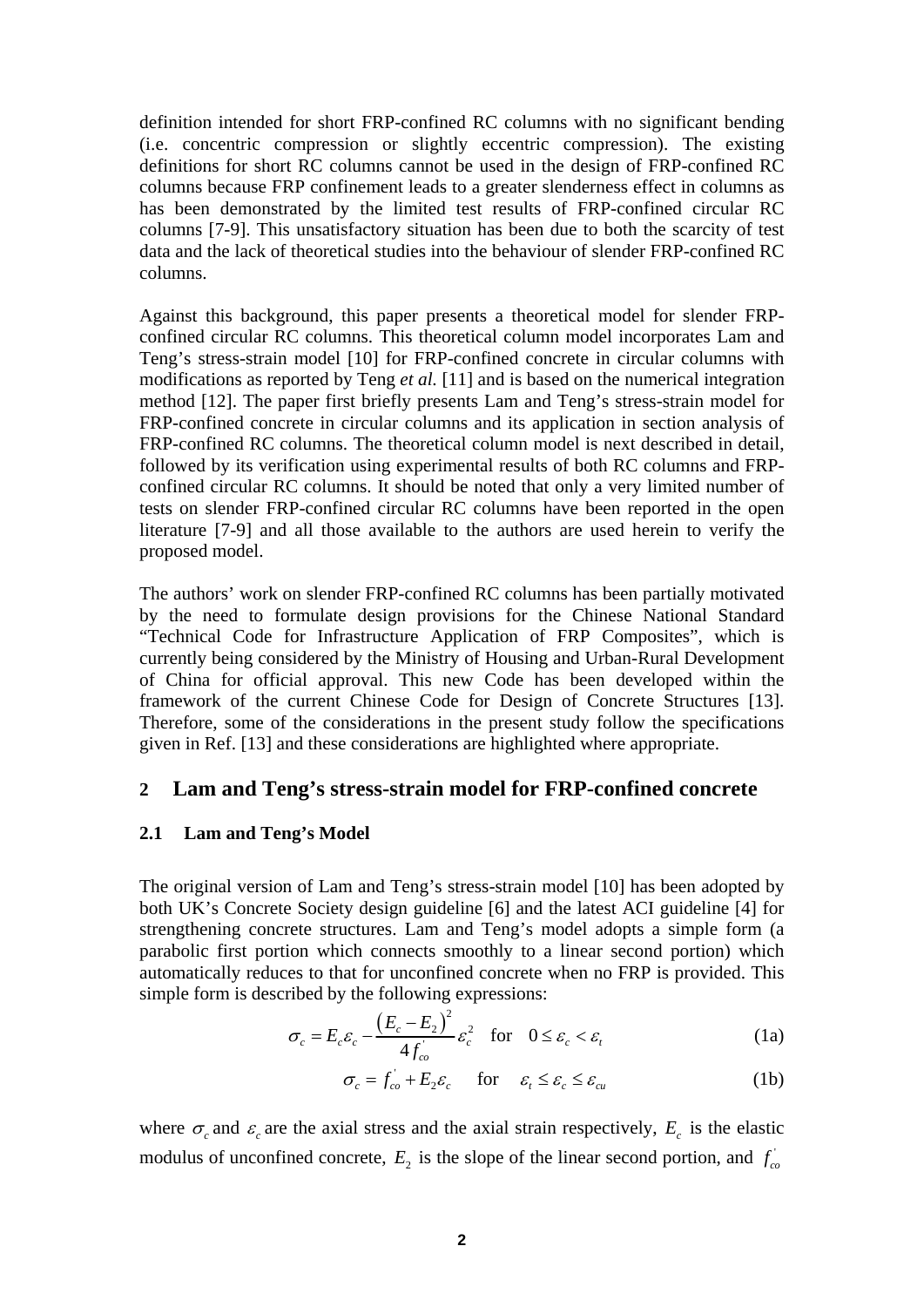is the compressive strength of unconfined concrete. The transition strain  $\varepsilon$  between the parabolic first portion and the linear second portion and the slope of the linear second portion  $E<sub>2</sub>$  are respectively given by:

$$
\varepsilon_t = \frac{2f_{co}'}{E_c - E_2} \tag{2}
$$

$$
E_2 = \frac{f_{cc}^{\prime} - f_{co}^{\prime}}{\varepsilon_{cu}}
$$
 (3)

where  $f_{cc}$  and  $\varepsilon_{cu}$  are respectively the compressive strength and the ultimate axial strain of confined concrete. The expressions for  $f_{cc}$  and  $\varepsilon_{cu}$  have been recently refined by Teng *et al.* [11] based on recent test results and an accurate analysisoriented stress-strain model for FRP-confined concrete [14, 15]. These new expressions are given by:

$$
\frac{f'_{cc}}{f'_{co}} = \begin{cases} 1 & \text{if } \rho_K < 0.01\\ 1 + 3.5(\rho_K - 0.01)\rho_{\varepsilon} & \text{if } \rho_K \ge 0.01 \end{cases}
$$
\n(4)

$$
\frac{\varepsilon_{cu}}{\varepsilon_{co}} = 1.75 + 6.5 \rho_K^{0.8} \rho_{\varepsilon}^{1.45}
$$
 (5)

where  $\rho_K = E_{\text{fpp}} t / (E_{\text{sec}o} R)$  is the confinement stiffness ratio and  $\rho_{\text{g}} = \varepsilon_{h,\text{rup}} / \varepsilon_{co}$  is the strain ratio. It should be noted that the confinement ratio  $f_i / f_{i}$  can be interpreted as a product of  $\rho_K$  and  $\rho_g$  ( $f_l / f_{co} = \rho_K \rho_g$ ). Here,  $E_{fp}$  is the elastic modulus of FRP in the hoop direction, *t* is the thickness of the FRP jacket,  $\varepsilon_{h, rw}$  is the hoop rupture strain of the FRP jacket, *R* is the radius of the confined concrete core,  $E_{\text{sec}\rho}$  and  $\varepsilon_{\text{co}}$  are the secant modulus and the axial strain at the compressive strength of unconfined concrete, with  $E_{\text{sec}o} = f_{\text{co}} / \varepsilon_{\text{co}}$ . When this model is used in a design specification, the to have  $\varepsilon_{co} = 0.002$  and an ultimate axial strain of 0.0033. As a result, model may need small adjustments so that the curve reduces to that for unconfined concrete in a specific national code. In Ref. [13], normal strength concrete is assumed  $E_c = 1000 f_{co}$  and the original value of 1.75 for the first term on the right hand side of Eq. 5 is replaced by 1.65 in the present study, so that the stress-strain model for FRPconfined concrete reduces to that for unconfined normal strength concrete given in Ref. [13] when no FRP is provided. It should be noted that the refined version of Lam and Teng's stress-strain model with the above two adjustments was used in all the calculations reported in the present paper. For brevity, this refined version is still referred to simply as Lam and Teng's model in the remainder of the paper.

#### **2.2 Section analysis using Lam and Teng's model**

Lam and Teng's model is based on concentric compression tests of FRP-confined concrete, but in a column under combined bending and axial compression, a strain gradient exists. In section analysis of conventional RC columns, the assumption that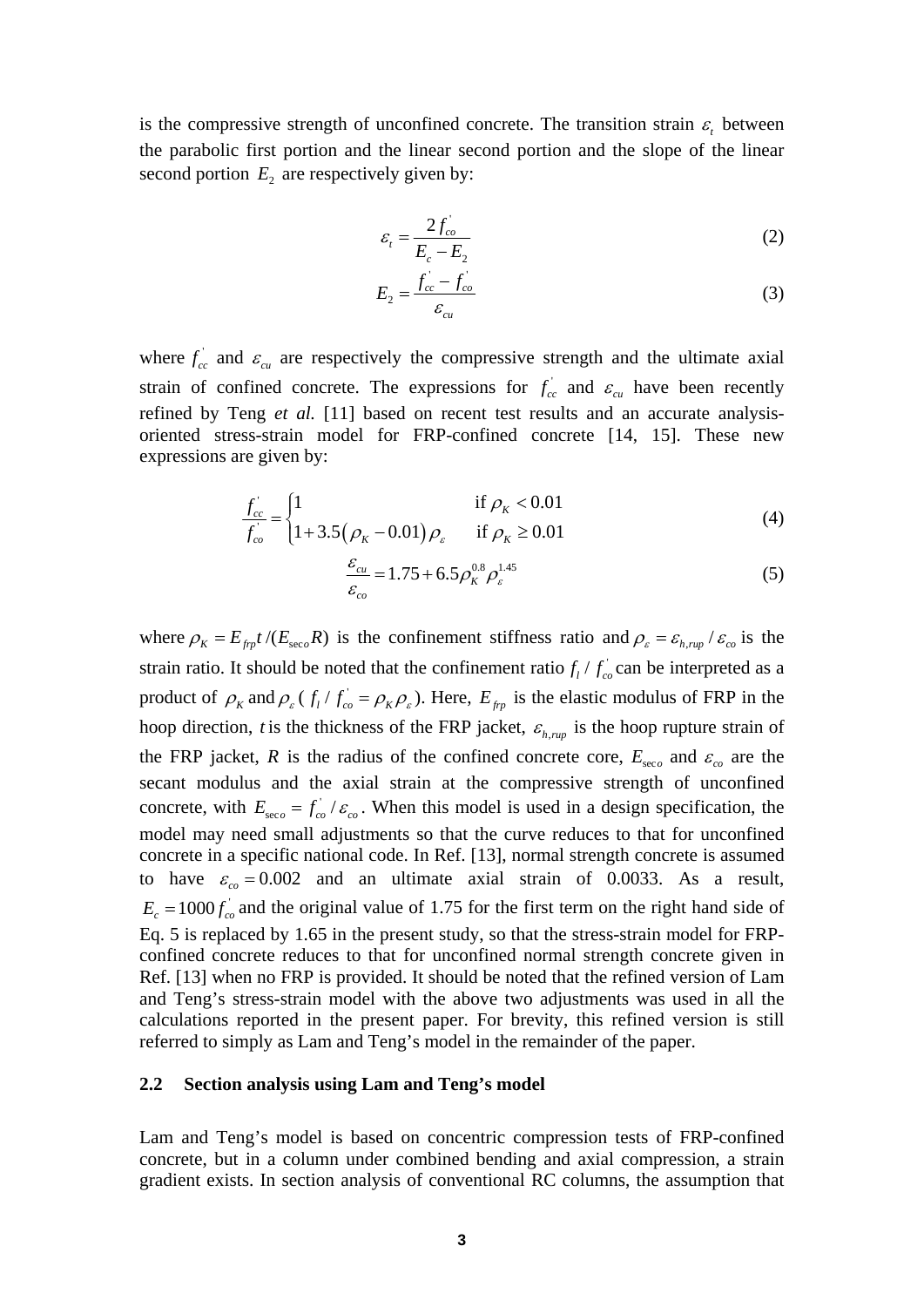the stress-strain curve of concrete in an eccentrically-loaded column is the same as that of concrete under concentric compression is widely used. For FRP-confined RC columns, whether the same assumption is equally acceptable is not yet completely clear. The few existing studies on the behaviour of eccentrically-loaded circular columns with FRP confinement [7, 16, 17] have not provided a clear understanding of the issue. Based on the information available to date, it seems reasonable at this stage to adopt this assumption in the analysis of FRP-confined circular RC sections as has been done by previous researchers [18-24].

When the stress-strain curve of FRP-confined concrete subjected to concentric compression is directly used in a section analysis, the analysis procedure is similar to that for conventional RC columns. The only difference in the analysis procedure introduced by the presence of FRP confinement is the use of a different concrete stress-strain relationship that considers the confinement effect of the FRP. Numerical integration over the section can still be carried out using the layer method in which the column section is divided into many small horizontal layers as shown in Fig. 1. Full composite action between concrete and FRP is assumed. Compressive stresses are taken to be positive and the tensile strength of concrete is ignored. Plane sections are assumed to remain plane. Any confinement effect from the hoop steel reinforcement is ignored, so the present theoretical column model is applicable only to columns with very limited transverse steel reinforcement. The longitudinal steel reinforcement is assumed to have an elastic-perfectly plastic stress-strain curve. The axial load  $N$  and the bending moment *M* at any stage of loading carried by the section with the reference axis going through the centre of the section are found by integrating the stresses over the section:

$$
N = \int_{\lambda_c = R - x_n}^{R} \sigma_c b_c \left( d\lambda_c \right) + \sum_{i=1}^{n} \left( \sigma_{si} - \sigma_c \right) A_{si}
$$
 (6a)

$$
M = \int_{\lambda_c = R - x_n}^{R} \sigma_c b_c \lambda_c (d\lambda_c) + \sum_{i=1}^{n} (\sigma_{si} - \sigma_c) A_{si} (R - d_{si})
$$
 (6b)

where *R* is the radius of the section,  $b_c$  is the width of the section at a distance  $\lambda_c$ from the reference axis,  $x_n$  is the depth of the neutral axis,  $\sigma_{si}$  is the stress in the *i* th layer of longitudinal steel reinforcement,  $d_{si}$  is the corresponding distance from the reference axis, and  $A_{si}$  is the corresponding cross-sectional area. The stress of concrete  $\sigma_c$  in the compression zone can be determined from Eq. 1.  $\sigma_{si}$  can be calculated from:

$$
\sigma_{si} = E_s \varepsilon_{si} \quad \text{if } \left| \varepsilon_{si} \right| < \frac{f_y}{E_s} \tag{7a}
$$

$$
\sigma_{si} = \frac{\varepsilon_{si}}{|\varepsilon_{si}|} f_y \quad \text{if } |\varepsilon_{si}| \ge \frac{f_y}{E_s} \tag{7b}
$$

where  $E_s$  and  $f_y$  are the elastic modulus and the yield strength of the longitudinal steel reinforcement respectively. Eq. 6 is applicable at any stage of loading. The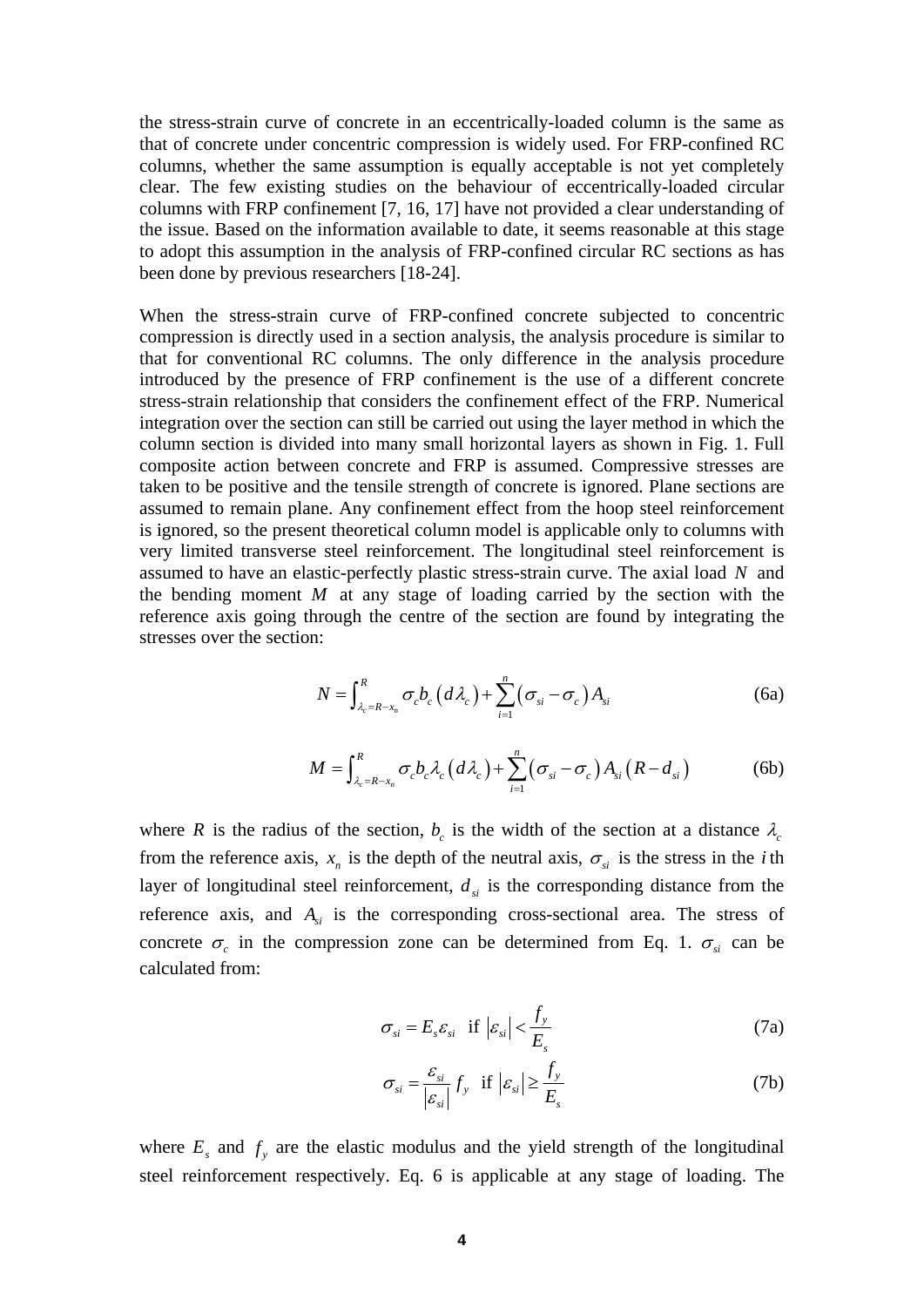ultimate limit state of the column is reached when the strain at the extreme concrete compression fiber reaches the ultimate axial strain of FRP-confined concrete, signifying crushing of concrete due to FRP hoop tensile rupture. This ultimate axial strain is defined by Eq. 5 with the original value of 1.75 for the first term on the right hand side replaced by 1.65.

# **3 Theoretical model for slender FRP-confined RC columns**

# **3.1 General**

The method of analysis used herein is the well-known numerical integration method. This method was originally proposed by Newmark [12] and has been widely adopted in the analysis of RC columns [*e.g.* 25, 26], steel columns [*e.g.* 27] and composite columns [*e.g.* 28, 29]. In this study, this method is applied to pin-ended FRP-confined circular RC columns subjected to eccentric loads at both ends with the end eccentricities being  $e_1$  and  $e_2$ , respectively (Fig. 2). It should be noted that  $e_2$  is taken to be the one with a larger absolute value and is always assigned a non-negative value. This means that  $e_1$  has a negative value when the column is bent in double curvature. The column with a length *l* is equally divided into a desirable number of segments each with a length of  $\Delta l$ . The column section at each grid point is divided into a desirable number of layers parallel to the neutral axis. The lateral displacement at each grid point at a particular loading stage is sought in an iterative manner by making use of the axial load-moment-curvature ( $N-M-\phi$ ) relationship of the column section and the numerical integration function of the column. The full-range axial load-lateral deflection curve of the column (referred to as the load-deflection curve for brevity hereafter) can then be traced in an incremental manner using either a forcecontrol or deflection-control technique. For the ascending branch of the loaddeflection curve, it is more convenient to use the force-control technique (increasing the axial load by small steps). In the case of a stability failure, a descending branch of the load-deflection curve exists and the deflection-control technique (increasing the deflection of a particular grid point by small steps) should be used to trace the descending branch. In summary, the axial load-moment-curvature relationship and the numerical integration function are the two key elements of the numerical integration method and they are discussed in detail in the following sub-sections, where the procedure for generating the full-range load-deflection curve is also described.

## **3.2 Axial load-moment-curvature relationship**

For a given column section, there exists a unique moment-curvature curve under a particular axial load *N* . This moment-curvature curve can be readily constructed using the section analysis approach described in the preceding section. For a given axial load *N* , the corresponding moment-curvature curve can be generated by specifying a series of suitable strain values for the extreme compression fiber of concrete  $\varepsilon_{cf}$  up to its ultimate value  $\varepsilon_{cu}$ . For each strain value, the depth of the neutral axis  $x_n$  is varied until the resultant axial force acting on the section, calculated from Eq. 6a, equals the applied axial load. Once the neutral axis position has been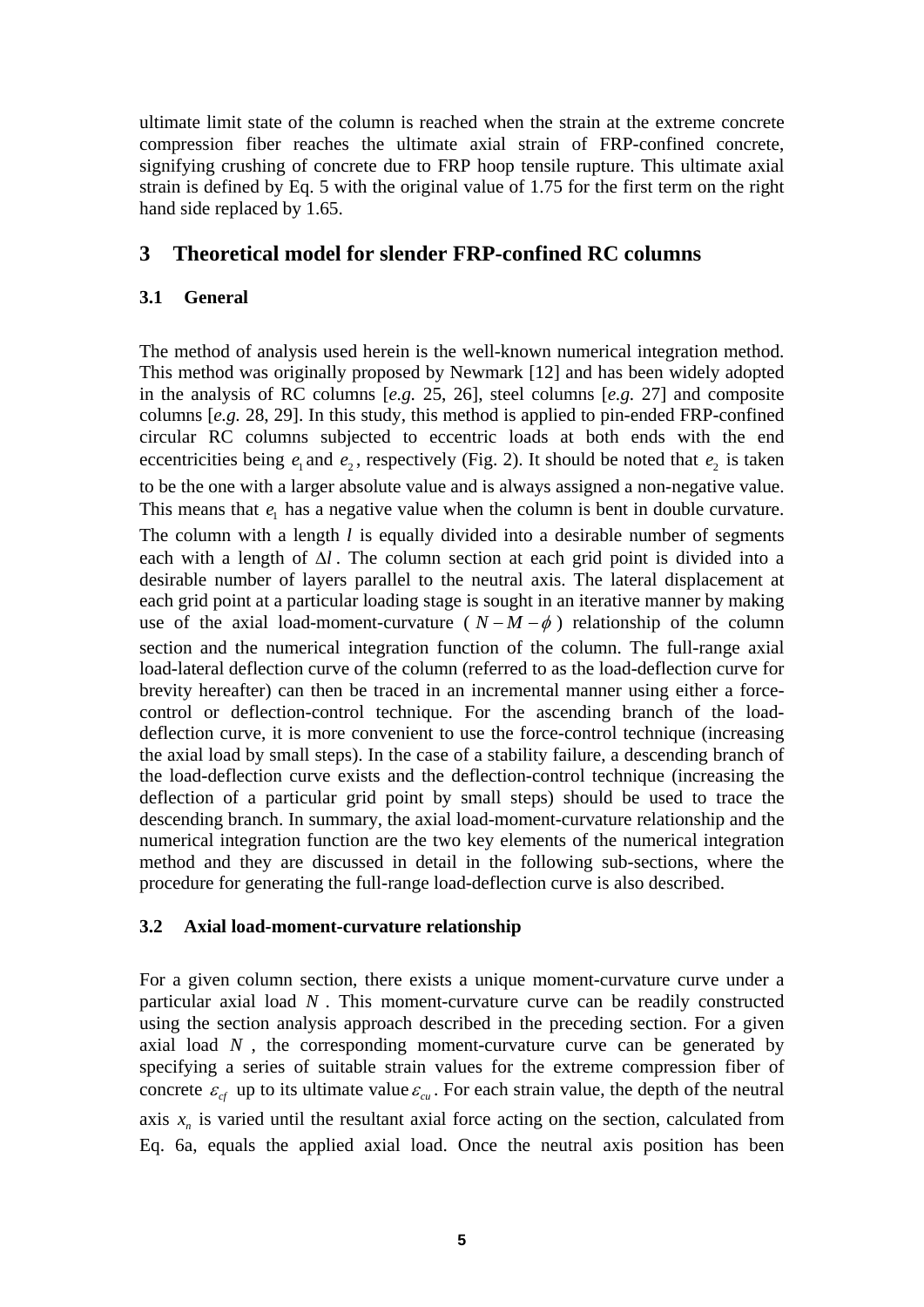determined, the moment can be evaluated using Eq. 6b and the curvature can be calculated using the following expression:

$$
\phi = \frac{\varepsilon_{cf}}{x_n} \tag{8}
$$

In the present study, every section was divided into 50 horizontal layers. The solution process can be taken to have been successfully completed once the difference between the resultant axial force and the applied axial load is very small (*e.g.* within 0.1%); in the calculations of the present study, a column axial force difference of  $10^{-6} N$  was adopted as the convergence criterion. Each moment-curvature curve in the present study was constructed from 200 equal-curvature segments.

### **3.3 Numerical integration for the column deflection**

Since the lateral deflection of the column is very small compared to the length of the column, the curvature can be taken to be the second order derivative of the lateral deflection of the column. Using the central difference equation, the relationship between the lateral deflection and the curvature can be expressed as:

$$
\frac{f_{(i+1)} - 2f_{(i)} + f_{(i-1)}}{\left(\Delta l\right)^2} = -\phi_{(i)}
$$
\n(9)

where  $f_{(i)}$  and  $\phi_{(i)}$  are the lateral deflection and the curvature at the *i*th grid point respectively and  $i = 2, 3, \dots m-1$ . *i* is the index of the grid point and  $m-1$  is the number of segments that the column is equally divided into (Fig. 2).  $m = 31$  was used in the present study. Eq. 9 can be rewritten as:

$$
f_{(i+1)} = 2f_{(i)} - f_{(i-1)} - \phi_{(i)} (\Delta l)^2
$$
\n(10)

Eq. 10 is the numerical integration function used to find the lateral deflection of the column. The implementation of this equation is described in the following section.

#### **3.4 Generation of the ascending branch of the load-deflection curve**

The axial load is increased by small increments to generate the ascending branch of the load-deflection curve. For a given axial load  $N$ , the first step is to construct the corresponding moment-curvature curve using the procedure described above. Under this axial load, the first order moment at each grid point can be easily calculated as:

$$
M_{1,(i)} = N \cdot e_{(i)} \tag{11}
$$

where  $M_{1,(i)}$  and  $e_{(i)}$  are the first order moment and the initial eccentricity at the *i*th grid point respectively. Note that the initial eccentricity follows a linear distribution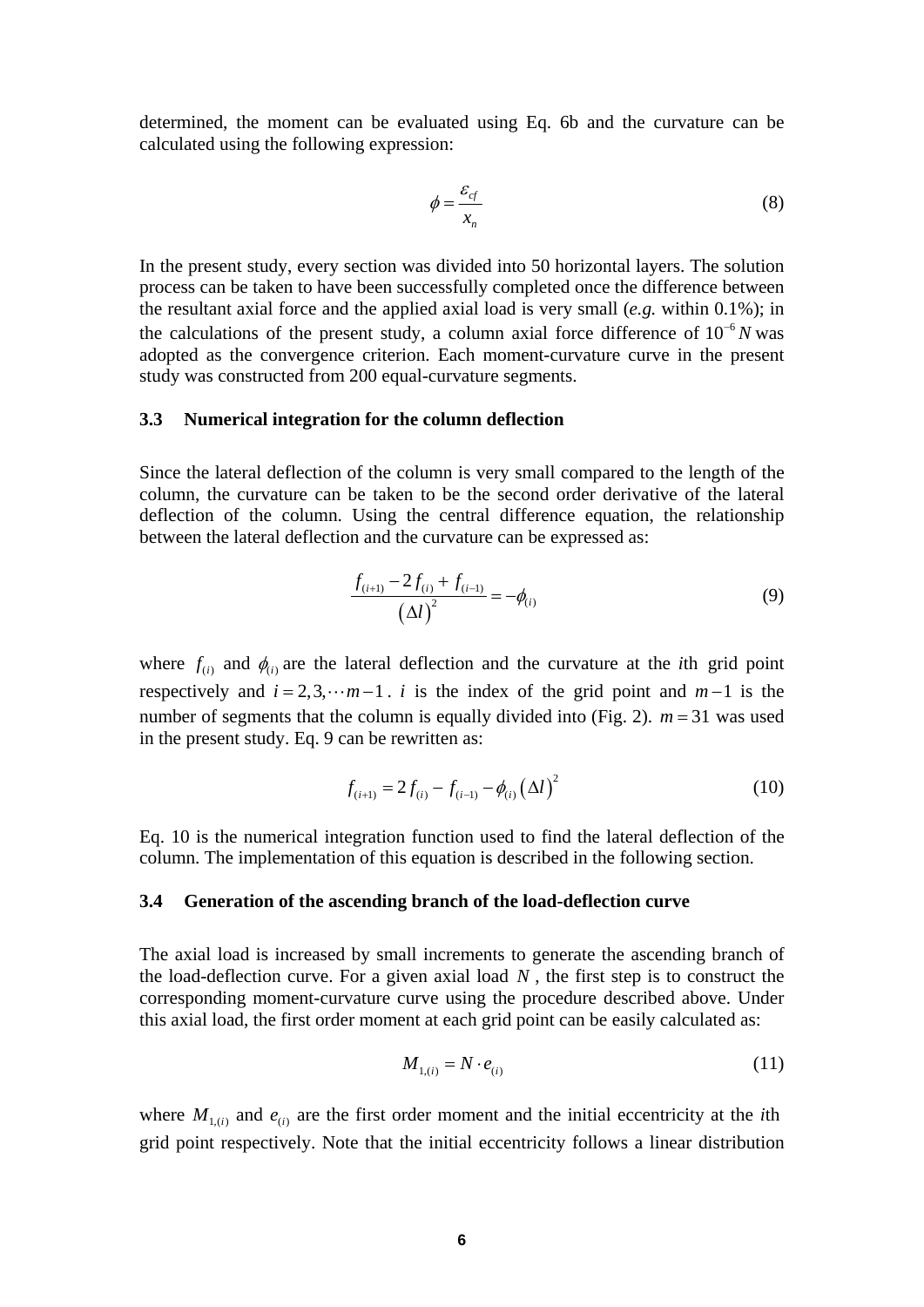with  $e_{(1)} = e_2$  and  $e_{(m)} = e_1$ . If the lateral deflection of the column is known, the second order moment can be expressed as:

$$
M_{2,(i)} = N \cdot f_{(i)}
$$
 (12)

and the total moment is then given by:

$$
M_{(i)} = M_{1,(i)} + M_{2,(i)} = N \cdot \left(e_{(i)} + f_{(i)}\right)
$$
 (13)

A value for  $f_{(2)}$  needs to be assumed for the analysis to proceed to the next step. The assumed value can be any reasonably small value or simply zero. The moment at this grid point  $M_{(2)}$  can then be evaluated using Eq. 13 and the curvature at this grid point  $\phi_{(2)}$  can be retrieved from the moment-curvature curve corresponding to the present axial load using linear interpolations. With  $M_{(2)}$  and  $\phi_{(2)}$  known and noting that  $f_{(1)} = 0$ , the lateral displacement of the third grid point  $f_{(3)}$  can be evaluated using Eq. 10. It is evident that the lateral deflection of a column can be traced from grid point to grid point by repeating the above procedure. Once the calculations eventually reach the other end of the column, its lateral displacement needs to be examined to see if it satisfies  $f_{(m)} = 0$ . If this condition is satisfied, then the correct lateral deflection of the column is found. Otherwise, the assumed value of  $f_{(2)}$  needs to be adjusted until  $f_{(m)} = 0$  is satisfied. It is convenient to select the new value of  $f_{(2)}$  to be equal to the previous  $f_{(2)}$  value minus  $\frac{J(m)}{m-1}$  $f_{(m)}$  $\frac{f(m)}{m-1}$  [27]. In the present study, the solution was considered to be acceptable if the calculated  $f_{(m)}$  reached an absolute value smaller than  $10^{-4}$  mm.

where  $N_{u1}$  is the axial load capacity of the column section under consideration when The above procedure determines the lateral deflection of a column under a particular axial load. The ascending branch of the load-deflection curve can be obtained by calculating the deflection of the column for a series of successively increasing loads. In the present study, an initial load increment (i.e. load step size) of  $0.1 N_{ul}$  was used, subjected to concentric compression as given by:

$$
N_{u1} = f_{cc}^{'} A_c + f_y A_s \tag{14}
$$

where  $A_c$  and  $A_s$  are the total cross-sectional areas of concrete and longitudinal steel reinforcement, respectively. After a series of load increments, the applied load eventually exceeds the maximum load that the column can sustain. This situation arises when the moment at any grid point calculated by Eq. 13 exceeds the maximum moment on the moment-curvature curve under the present axial load. When this occurs, the calculation process needs to restart from the last load level and a smaller load increment of  $0.01 N_{u1}$  is used for the subsequent load steps. After some steps, a similar treatment needs to be adopted with the load step size reduced by a factor of 10.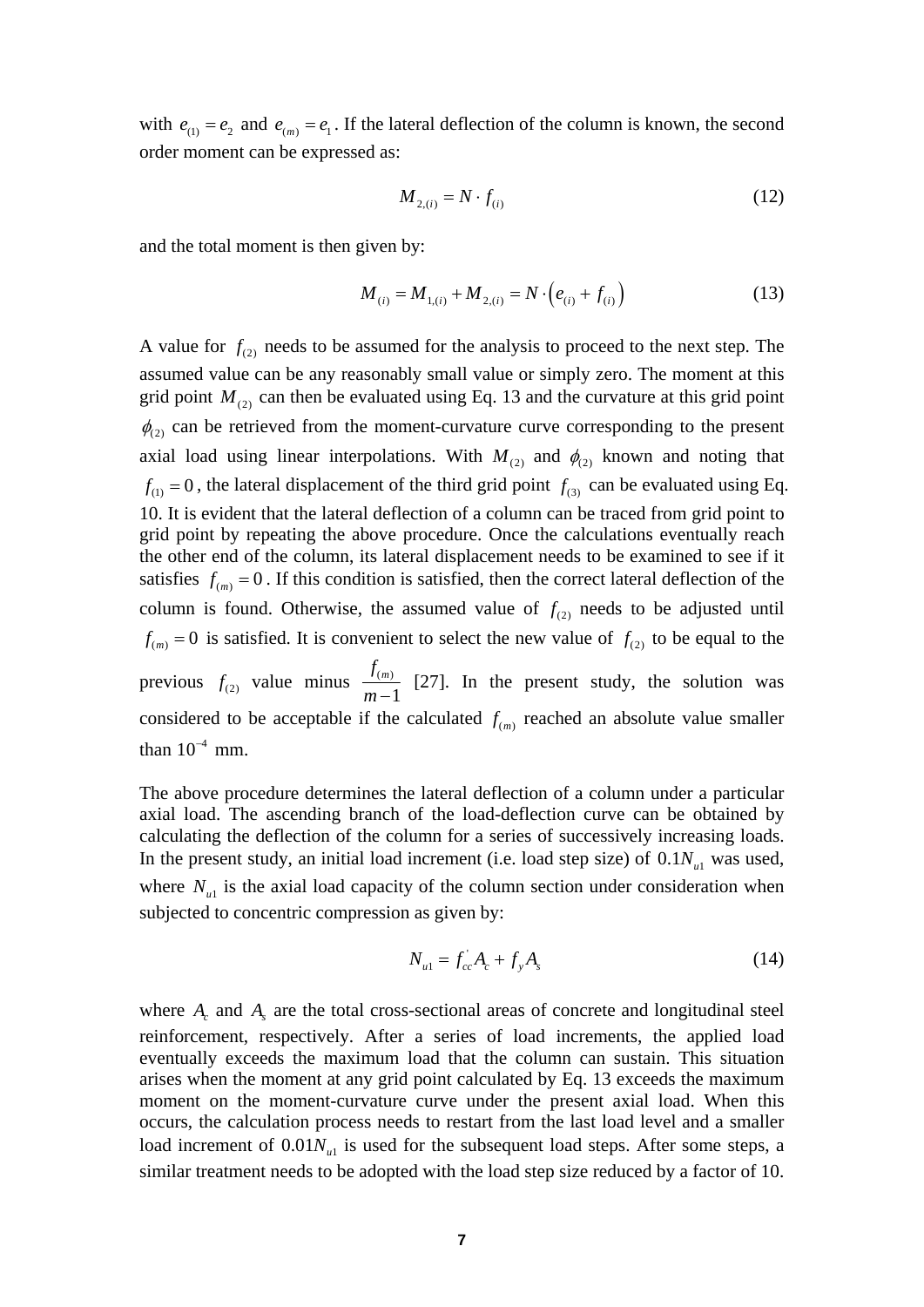The same process is repeated until the load step size is eventually reduced to  $10^{-6} N_{ul}$ . The axial load capacity of the column  $N<sub>u</sub>$  is then taken to be the maximum load for which a convergent solution of the lateral deflection can be found. The corresponding value of  $f_{(2)}$  is recorded as a reference displacement value  $f_{ref}$  for use in the generation of the descending branch of the load-deflection curve, as discussed in the following sub-section.

#### **3.5 Generation of the descending branch of the load-deflection curve**

If a column is controlled by material failure, its load-deflection curve has no descending branch. However, if a column is slender enough to trigger stability failure, a descending branch of the load-deflection curve exists. In this case, the displacementcontrol technique should be used to trace the descending branch. The numerical procedure is similar to that described in the previous sub-section with the only difference being that the aim is to find the correct axial load under a prescribed value of  $f_{(2)}$ .

A displacement increment of  $0.1 f_{ref}$  is initially used (i.e. the prescribed value of  $f_{(2)}$ ) in the first step is  $1.1 f_{ref}$ ). The initial assumed value of the corresponding axial load can be taken as  $N_u$ . The corresponding deflected configuration can then be calculated using the numerical procedure described in the previous sub-section. It should be noted that the calculated  $f_{(m)}$  always has a negative value, because the actual axial load must be smaller than  $N_u$ . The assumed axial load is thus successively reduced at steps of  $0.01 N_u$  until the calculated  $f_{(m)}$  has a positive value. The correct axial load can then be determined using the bisection method by setting the last two assumed values of axial load to be the upper bound and the lower bound respectively in the bisection method. The final axial load derived from the bisection method is the solution for the current step and is used as the initial value in the next step. After a series of increments of  $f_{(2)}$ , the analysis eventually fails to find a convergent solution. This situation arises when the moment at any grid point calculated by Eq. 13 exceeds the maximum moment on the moment-curvature curve under the present axial load. When this occurs, the calculation needs to restart from the previous prescribed value of  $f_{(2)}$  and with a smaller displacement increment of  $0.01 f_{ref}$ . The entire process is repeated and the analysis stops when the increment is reduced to  $10^{-6} f_{ref}$ .

It should be noted that the accuracy of the present analysis is affected by a number of factors (i.e. the number of segments the column is divided into, the number of horizontal layers the cross section is divided into, the number of segments the moment-curvature curve consists of, and the tolerances adopted in the analysis). A convergence study showed that all these factors have been very well looked after in the present study (i.e. any refinement to these factors will not have any significant effect on the numerical results). A computer program was developed to implement the numerical procedure described above using Matlab 7.1.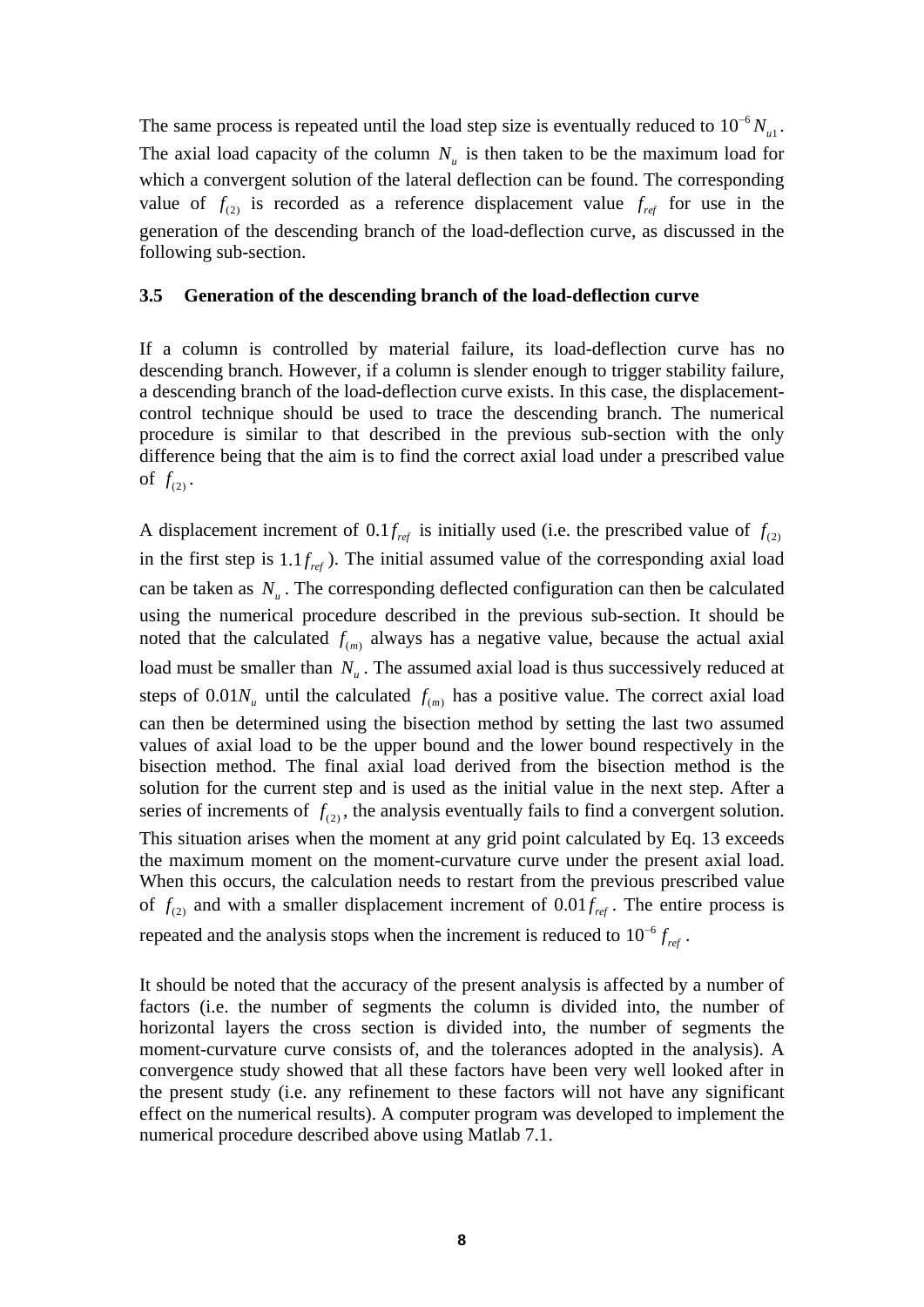# **4 Numerical comparison for RC columns**

### **4.1 Comparison with Cranston's numerical results**

The accuracy of the present theoretical model and its numerical implementation is first verified using the numerical results of Cranston's theoretical model [26] for RC columns, which was based on a similar numerical integration procedure. Cranston's model [26] used the same stress-strain relationships for both concrete and steel as are adopted by the present theoretical column model except that the concrete was assumed to have an ultimate axial strain of 0.0035 in the former. This value was also used in the present model for this set of comparisons. Table 1 lists the properties of the columns analyzed by Cranston [26]. These columns were all pin-ended and were eccentrically loaded at only one end. The cross-sectional shape was rectangular rather than circular and is illustrated in Fig. 3. The height and the width of the cross section are denoted by *h* and *b* respectively and the eccentricity is in the height direction. The steel reinforcement ratio is denoted by  $\rho$ , and the distance between the top and the bottom layers of the steel reinforcement is denoted by  $h$ .  $f_{cu}$  is the characteristic cube strength of concrete and  $f_{yk}$  is the characteristic yield strength of steel reinforcement. Cranston [26] normalized the load-deflection curves (Fig. 4) using appropriate reference values. The lateral deflection at mid-height of the column  $f_{mid}$ was normalized by the section height while the axial load was normalized by the design value of the section axial load capacity under concentric compression  $N_{u\omega}$ , which was determined from the design values of material strengths (the numbers bracketed in Table 1; the partial safety factors for concrete and steel are 1.5 and 1.15 respectively). However, the characteristic material strengths were used in the numerical analyses. The predictions of both models are shown in Fig. 4. It can be clearly seen that these predictions are in excellent agreement for both the material failure and stability failure cases.

### **4.2 Comparison with Kim and Yang's experimental results**

Predictions of the present theoretical model are also compared with Kim and Yang's test results for RC columns [30]. Details of Kim and Yang's tests are given in Table 2. These specimens were square in shape and had a wide range of concrete strength. All these specimens were bent in symmetrical single curvature  $(e_1 = e_2)$ . In these tests, two physically identical columns were prepared for each configuration. Close agreement between the present predictions and the test results can be seen in the last column of Table 2. In addition, the full-range load-deflection curves were also reported by Kim and Yang [30], and those of the normal strength series are compared with predictions of the present model in Fig. 5. No further comparisons for RC columns are discussed herein because the present method of analysis has long been well-accepted for RC columns [25, 26].

# **5 Numerical comparison for FRP-confined RC columns**

## **5.1 General**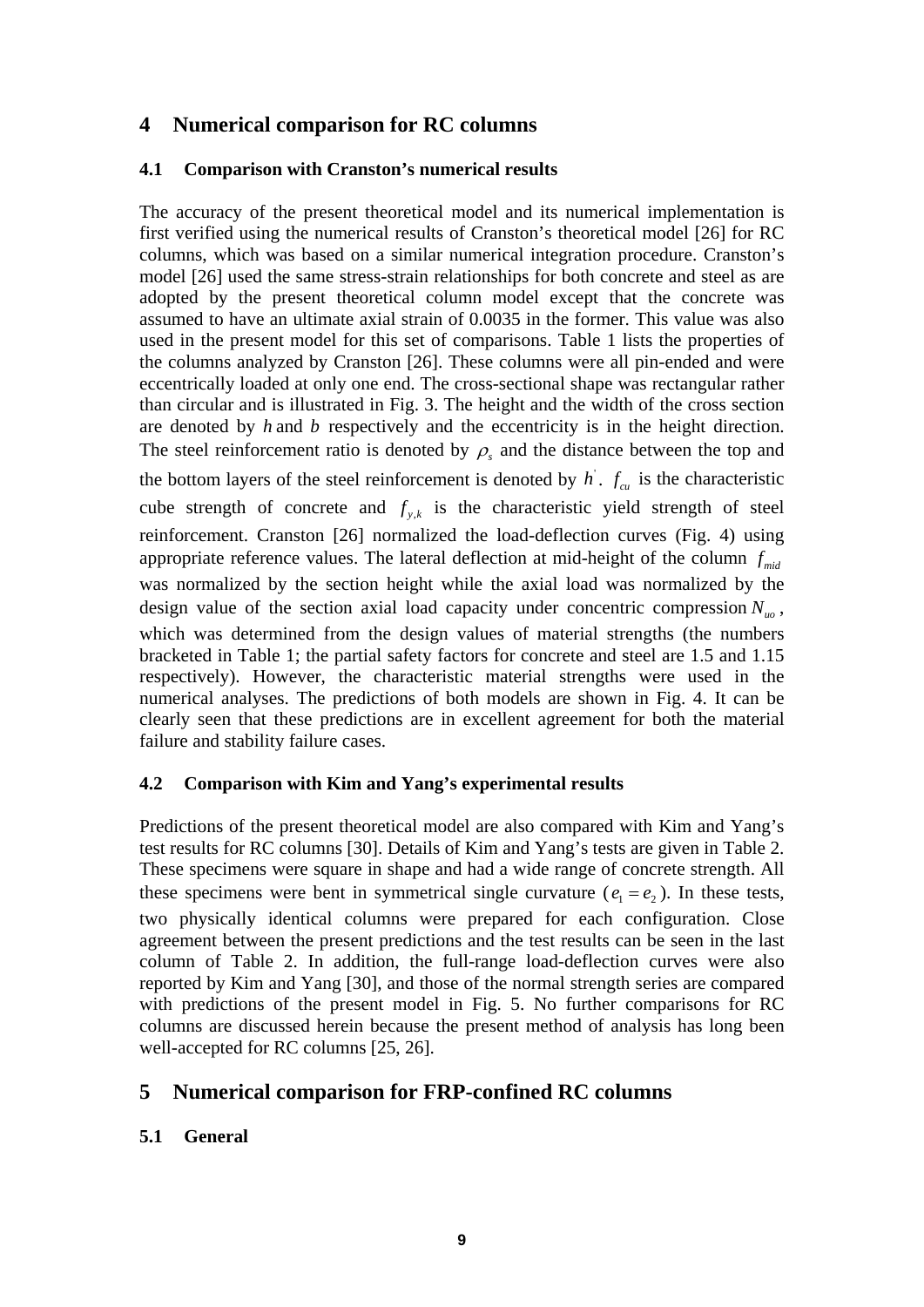The small number of experimental studies on slender FRP-confined circular RC columns have been carried out by Ranger and Bisby [7], Fitzwilliam and Bisby [8], Tao *et al.* [9], and Hadi [17]. Hadi [17] tested five small-scale (150 mm in diameter) circular normal strength concrete columns wrapped with CFRP and subjected to axial loading with the same end eccentricity of 42.5 mm. One reference column which received no FRP wrapping was also tested. Four of the five FRP-confined columns were not provided with internal steel reinforcement so they failed by tensile cracking of concrete. Unfortunately, the hoop strains on the FRP jacket were not reported which makes it difficult for these test results to be used to verify the proposed theoretical column model.

### **5.2 Columns tested by Fitzwilliam and Bisby and Ranger and Bisby**

The two column test series of Ranger and Bisby [7] and Fitzwilliam and Bisby [8] were conducted by the same research group and the test configurations of the two series are similar. Therefore, these two test series are discussed together, although they had different test objectives. Ranger and Bisby [7] varied the load eccentricity but fixed the column height while Fitzwilliam and Bisby [8] varied the column height but fixed the load eccentricity. In Ranger and Bisby's test series [7], all the columns were 152mm in diameter and 600 mm in height, and were connected to a steel system at both column ends to create the pinned end condition and the needed load eccentricity. All the columns were reinforced with four 6.4 mm diameter steel bars longitudinally and 6.4 mm diameter steel ties spaced at 100 mm transversely with a 25 mm concrete cover to the longitudinal reinforcement. A total of six load eccentricities were considered: 0, 5, 10, 20, 30, or 40 mm. For each load eccentricity, a column confined with a single ply of CFRP as well as an unconfined reference column was tested. The FRP jacket included a 100 mm overlapping zone with its centerline being at the theoretically least compressed point around the circumference. The concrete had a cylinder strength of 33.2 MPa, the steel reinforcement had a yield strength of 710 MPa [31], and the FRP had an elastic modulus of 90 GPa (based on a nominal thickness of 0.381 mm) and a rupture strain of 1.12% obtained from tensile coupon tests. A summary of Ranger and Bisby's tests [7] is given in Table 3.

In Fitzwilliam and Bisby's test series [8], the column height varied from 300 mm to 1200 mm at an interval of 300 mm and all the columns were tested with a fixed load eccentricity of 20 mm. The steel reinforcement and the FRP used in the study were the same as those used in Ranger and Bisby [7]. The concrete cylinder strength averaged from three batches of cylinder tests conducted during the period of column tests was 35.5 MPa [31]. The other test parameters were similar to those of Ranger and Bisby's tests [7]. It should be noted that some columns received longitudinal FRP wrapping before hoop FRP wrapping, but these tests have been excluded from the present comparison. Fitzwilliam and Bisby's tests [8] are summarized in Table 4. In both test series, the lateral deflection of the column was monitored at three different vertical locations with one being located at the mid-height of the column.

Auxiliary tests on standard FRP-confined concrete cylinders under concentric compression were also conducted for both test series. The concrete cylinders were made from the same concrete and confined with the same type and amount of FRP as the columns. These cylinder tests are summarized in Table 5. The concrete cylinders in Ranger and Bisby's study [7] were only confined with a 1-ply CFRP jacket while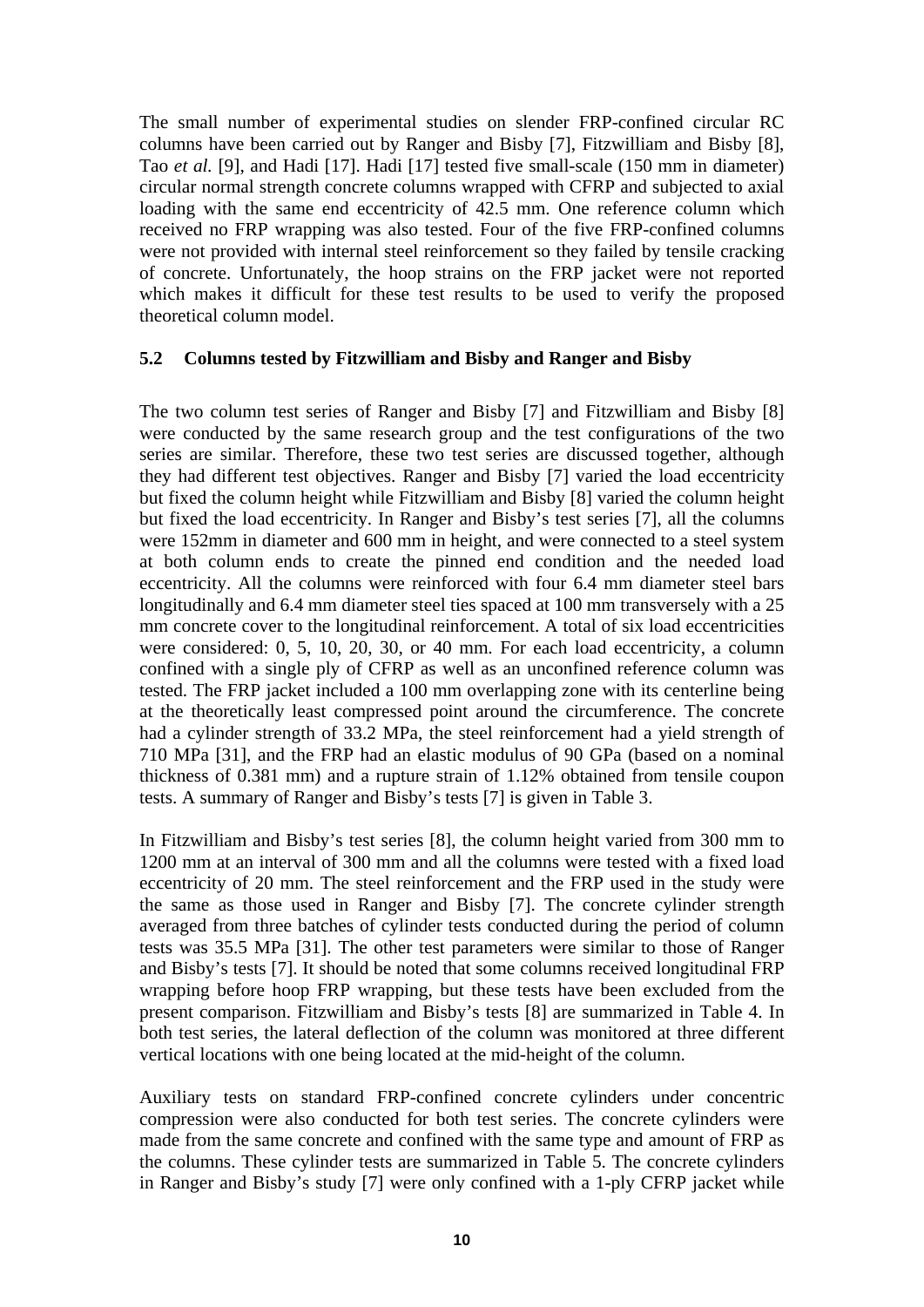some of the cylinders in Fitzwilliam and Bisby's study [8] were confined with a 2-ply CFRP jacket because some of the columns tested by Fitzwilliam and Bisby [8] were also confined with a 2-ply CFRP jacket. The compressive strength of unconfined concrete varied slightly in Fitzwilliam and Bisby's tests [8] because the concrete cylinders were tested at different ages during column testing. It should be noted that in Ref. [7], the FRP hoop rupture strain found from their FRP-confined cylinder tests is reported to be 0.62%, a much smaller value than that found from Fitzwilliam and Bisby's FRP-confined cylinder tests [8] (1.17% [31]), although the test configurations were almost the same in the two test series. It was later confirmed [31] that this small value arose from an editorial error and the correct value is 1.15%. The compressive strength  $f_{cc}$  and the ultimate axial strain  $\varepsilon_{cu}$  for these FRP-confined cylinders predicted by Lam and Teng's model are listed in the last two columns of Table 5. It can be seen that the predicted values of the compressive strength are reasonably close to the experimental values, however, the predicted values of the ultimate axial strain are much larger than the experimental values, particularly for the specimens confined with a 1-ply FRP jacket. To minimize the errors that might arise from this discrepancy in modeling the column behaviour, the experimental values of  $f_{cc}$  and  $\varepsilon_{cu}$  were directly incorporated in Lam and Teng's model in predicting the behaviour of test columns.  $f_{cc} = 44.2 \text{ MPa}$  and  $\varepsilon_{cu} = 0.86\%$  were used in modelling the columns tested by Ranger and Bisby [7]. For the columns tested by Fitzwilliam and Bisby [8],  $f_{cc}$  = 40.7 MPa and  $\varepsilon_{cu}$  = 0.788% were used for the 1-ply jacket while  $f_{cc}$  = 60.1 and  $\varepsilon_{cu} = 1.443\%$  were used for the 2-ply jacket. However, the predicted values of  $f_{cc}$  and  $\varepsilon_{cu}$  were also used in predicting the behaviour of test columns to produce another set of results for comparison.

The predicted axial load capacities of all columns are compared with the experimental values in Tables 3 and 4. It can be noted that for all the unconfined columns in Ranger and Bisby's study [7], their axial load capacities are overestimated by the theoretical model by some 20% while this overestimation is much smaller for Fitzwilliam and Bisby's tests [8]. The relatively large overestimation observed for Ranger and Bisby's tests [7] may be due to the following factors in the tests: 1) additional eccentricities due to geometric/material imperfections and inaccurate alignment of load; and 2) spalling of the concrete cover in unconfined columns during testing which reduces the effective cross-sectional area. In particular, it can be shown that the theoretical results are sensitive to an additional eccentricity, especially when the nominal load eccentricity is small. For example, if a 10 mm additional eccentricity is assumed, then the predicted axial load capacity of column U-0 becomes 525 kN, which is much closer to the experimental value. However, in the comparisons for these two test series, no additional eccentricity was used except for columns U-0 and C-0 (subjected to nominally concentric compression) where a small eccentricity of 1 mm was used. For a column subjected to concentric compression, a small load eccentricity (or other forms of imperfection) needs to be introduced into the theoretical model as otherwise no lateral deflections can be predicted by the theoretical model. For the FRP-confined columns, in most cases, their axial load capacity is underestimated by about 5% to 15%. The only exceptions occurred for columns C-30 and C-40 which had relatively large load eccentricities. Their axial load capacities are overestimated by nearly 20%. While these underestimations might be interpreted as being due to the unfavorable effect of load eccentricity on confinement effectiveness, such an interpretation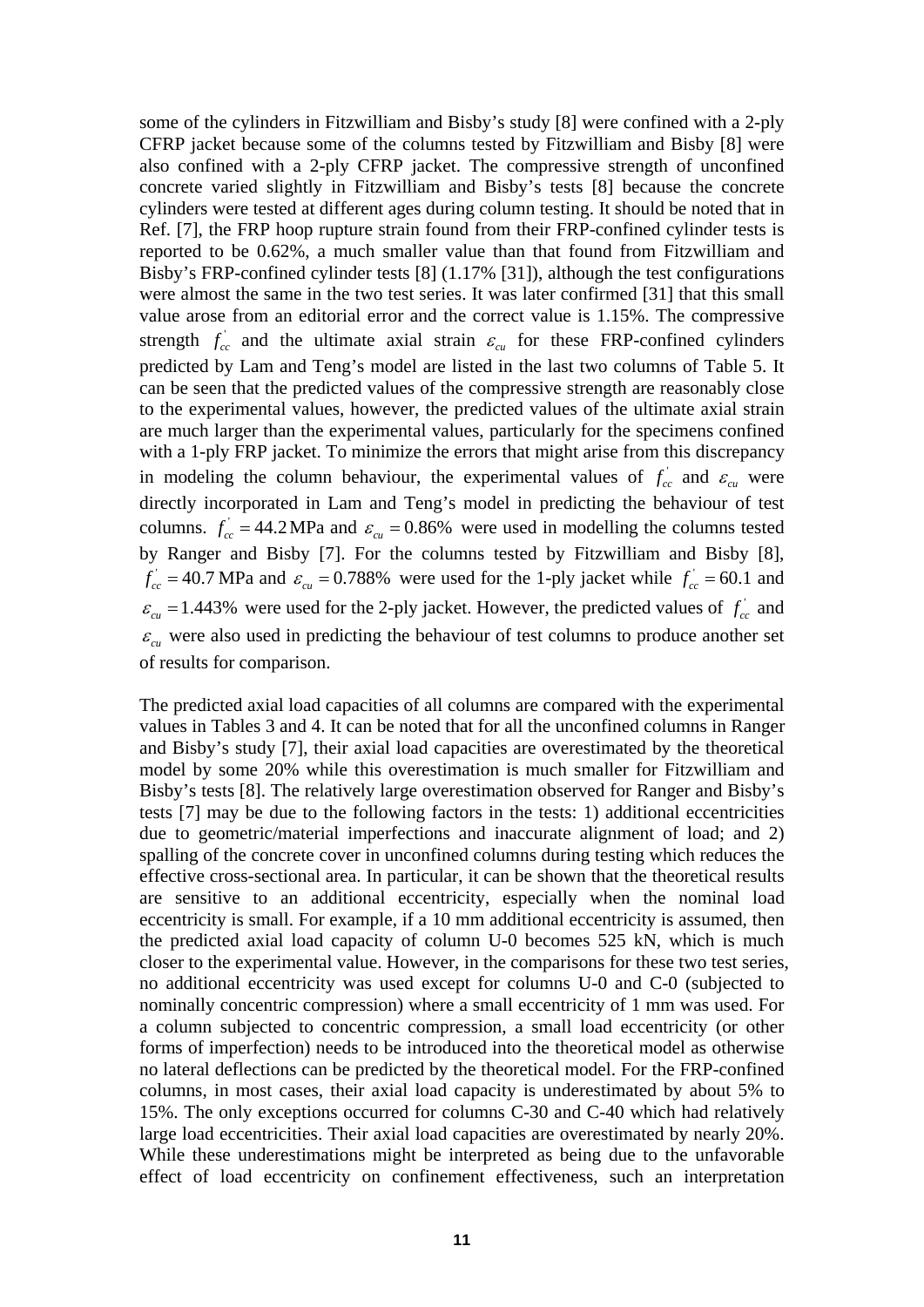requires more evidence because: 1) such a trend cannot be identified from the results for the smaller load eccentricities (0, 5, 10, 15, 20 mm); 2) the theoretical predictions are sensitive to an additional eccentricity whose exact value is unknown; and 3) experimental scatters are likely to exist in these test results.

The theoretical and experimental full-range load-deflection curves of FRP-confined columns tested by Ranger and Bisby [7] and Fitzwilliam and Bisby [8] are compared in Figs 6 and 7 respectively. Two theoretical curves are shown for each column; they were produced using the experimental and the predicted  $f_{cc}$  and  $\varepsilon_{cu}$  values respectively. All the theoretical curves terminate when the extreme compression fiber reaches the ultimate axial strain of confined concrete. It should be noted that column C-0 in Ranger and Bisby's test series [7] and the pair of physically identical columns 300C-1-0A and 300C-1-0B in Fitzwilliam and Bisby's test series [8] have been excluded from the present comparisons, because only very small lateral deflections of these columns were recorded. This is due to the fact that the former had a relatively small height-to-diameter ratio of four and was tested under nominally concentric compression while the latter only had a length-to-diameter ratio of two, so the slenderness effect in these columns was not significant enough to induce significant lateral deflections. It can be seen in Figs 6 and 7 that for the same column, the theoretical curve produced using the  $f_{cc}$  and  $\varepsilon_{cu}$  values predicted by Lam and Teng's model terminates at a larger deformation value, which is closer to test results, than the other theoretical curve. This is because the prediction of the deformation capacity of these columns largely depends on the value used for the ultimate axial strain of confined concrete; this value from Lam and Teng' stress-strain model is significantly larger than that from the FRP-confined cylinder tests (see Table 5). This observation also implies that the load eccentricity might have an effect on the stress-strain behaviour of FRP-confined concrete (*e.g.* increasing the ultimate axial strain of FRPconfined concrete) and this possible effect needs to be fully clarified in the future. It can also be seen in Figs 6 and 7 that there exist considerable discrepancies between the theoretical and the experimental values of column stiffness. This may be due to inaccurate displacement measurements at the initial loading stage because the lateral deflections might have been too small to be precisely measured (it is worth noting that even some negative lateral displacements at the mid-height of column C-5 were recorded). It should also be noted that the lateral displacements of column C-10 were not accurate (see Fig. 6b), as confirmed later [31]. Fig. 6b shows that column C-10 possessed a much larger deformation capacity than column C-20. This contradicts engineering intuition, because column C-20 should have a larger deformation capacity than column C-10, as the former was loaded with a larger initial load eccentricity and both columns failed at similar hoop rupture strains of the FRP jacket (1.07% for column C-10 and 1.15% for column C-20).

#### **5.3 Column tests by Tao** *et al.*

Tests on slender FRP-confined circular RC columns performed by Tao *et al.* [9] have also been analyzed using the present theoretical model. A total of 16 columns were tested and the properties of these columns are listed in Table 6. All the columns were 150mm in diameter and reinforced with four 12 mm longitudinal steel bars and 6 mm steel ties spaced at 100 mm. The columns had a 21 mm concrete cover to the longitudinal steel reinforcement. The C1 series had a column height-to-diameter ratio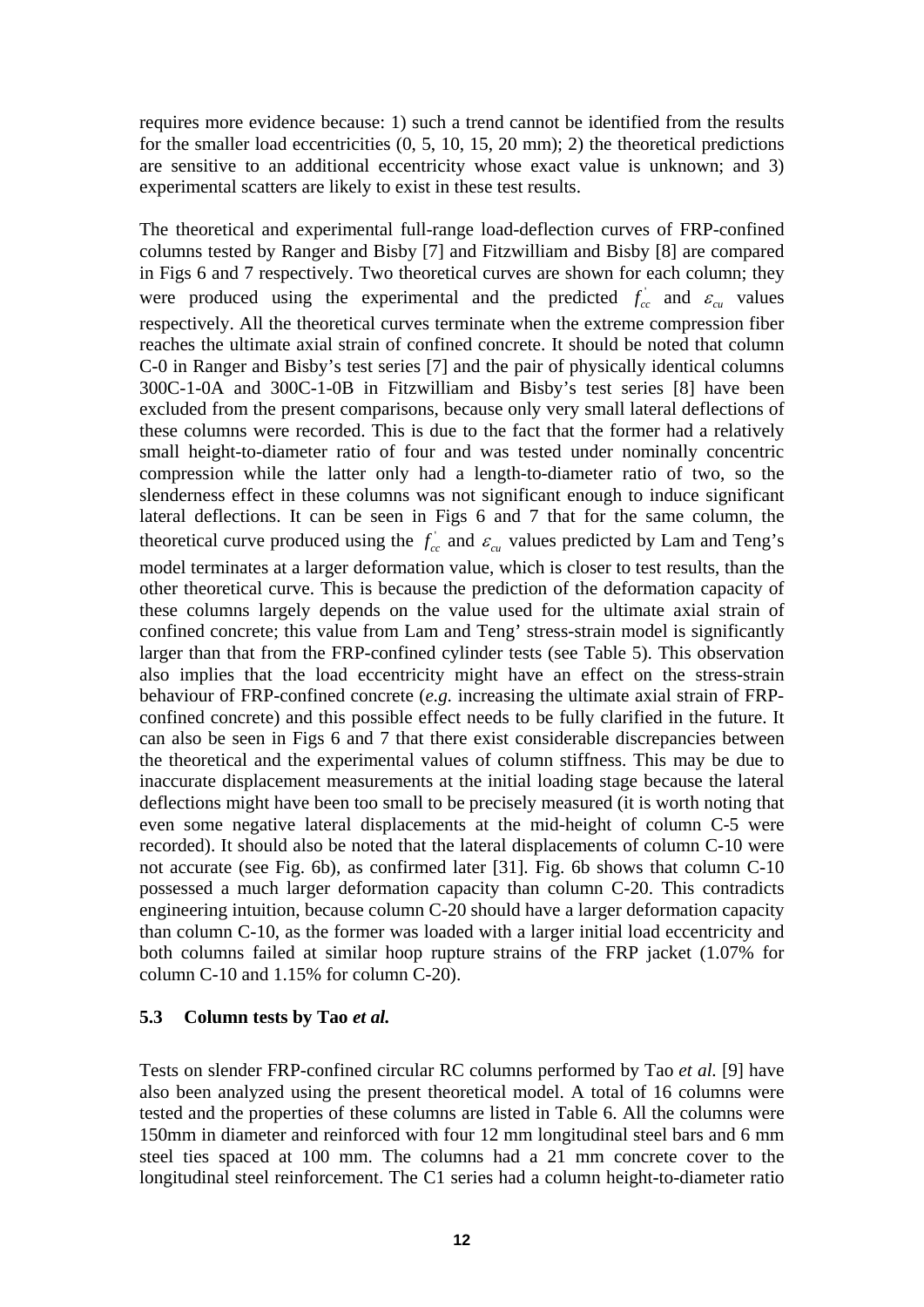of 8.4 while this ratio for the C2 series was 20.4. Each series included four different load eccentricities (0, 50, 100 and 150 mm) and for each eccentricity, one unconfined column and one FRP-confined column were tested. As the load eccentricities adopted were relatively large, all the columns were cast with corbel ends and capped with a steel plate with V-shaped grooves to achieve the required load eccentricities and a pinned end condition. A 150 mm overlapping zone was adopted in forming the FRP jacket and the position of the overlapping zone is similar to that adopted by Ranger and Bisby [7].

The average cylinder compressive strength of unconfined concrete was found from six standard concrete cylinders to be 48.2 MPa. The longitudinal steel reinforcement had a yield strength of 388.7 MPa. The CFRP had an elastic modulus of 255 GPa based on a nominal thickness of 0.17 mm per ply and a rupture strain of 1.67% based on tensile coupon tests. Three auxiliary FRP-confined concrete cylinders were tested under concentric compression to determine the stress-strain behaviour of FRP-confined concrete. These cylinders were confined with the same type and amount of FRP (2 plies of CFRP) as the columns. The stress-strain curves predicted using Lam and Teng's model are compared with the experimental curves of the FRP-confined cylinders in Fig. 8. It should be noted that only two experimental curves are shown in Fig. 8 because the third specimen experienced an unexpected experimental error during testing. The hoop rupture strain averaged from the two cylinders is 1.32% and this value was used when generating the predicted stress-strain curve. It can be seen that the predicted and experimental curves are in close agreement so Lam and Teng's model was directly used in the theoretical column model for the modeling of these columns.

The predicted axial load capacities of all columns are listed in Table 6. Again, a small eccentricity of 1 mm was used when analyzing columns tested under nominally concentric compression (i.e., columns C1-1U, C1-1R, C2-1U, and C2-1R). It is important to note that for all the unconfined columns, the predicted axial load capacity is considerably larger than the experimental value, particularly for those columns subjected to nominally concentric loading. By contrast, the predictions for FRPconfined columns are much more reasonable although the theoretical column model still leads to overestimations. This might be due to the same reasons as given earlier: additional eccentricities from geometric/material imperfections, inaccurate alignment of load, and the possible spalling of the concrete cover in unconfined columns. In an internal report [32] by the same research group, it was suggested that an additional eccentricity of 15 mm be used for unconfined columns and an additional eccentricity of 7.5 mm be used for FRP-confined columns when modelling Tao *et al.*'s column tests [9]. When this suggestion is adopted, the predicted values (bracketed in Table 6) become much closer to the experimental values. With the inclusion of the additional eccentricity in the theoretical column model, the average  $N_{u, \text{theo}}/N_{u, \text{test}}$  ratio for the six FRP-confined columns with a non-zero nominal load eccentricity decreases from 1.11 to 1.01. However, the corresponding ratio for unconfined columns is still 1.19, indicating significant overestimation.

Another point worth noting is that the theoretical column model only predicts a marginal increase in the axial load capacity due to FRP wrapping, which is particularly true for series C2. This observation indicates that the effectiveness of FRP confinement decreases as columns become more slender. The same trend can also be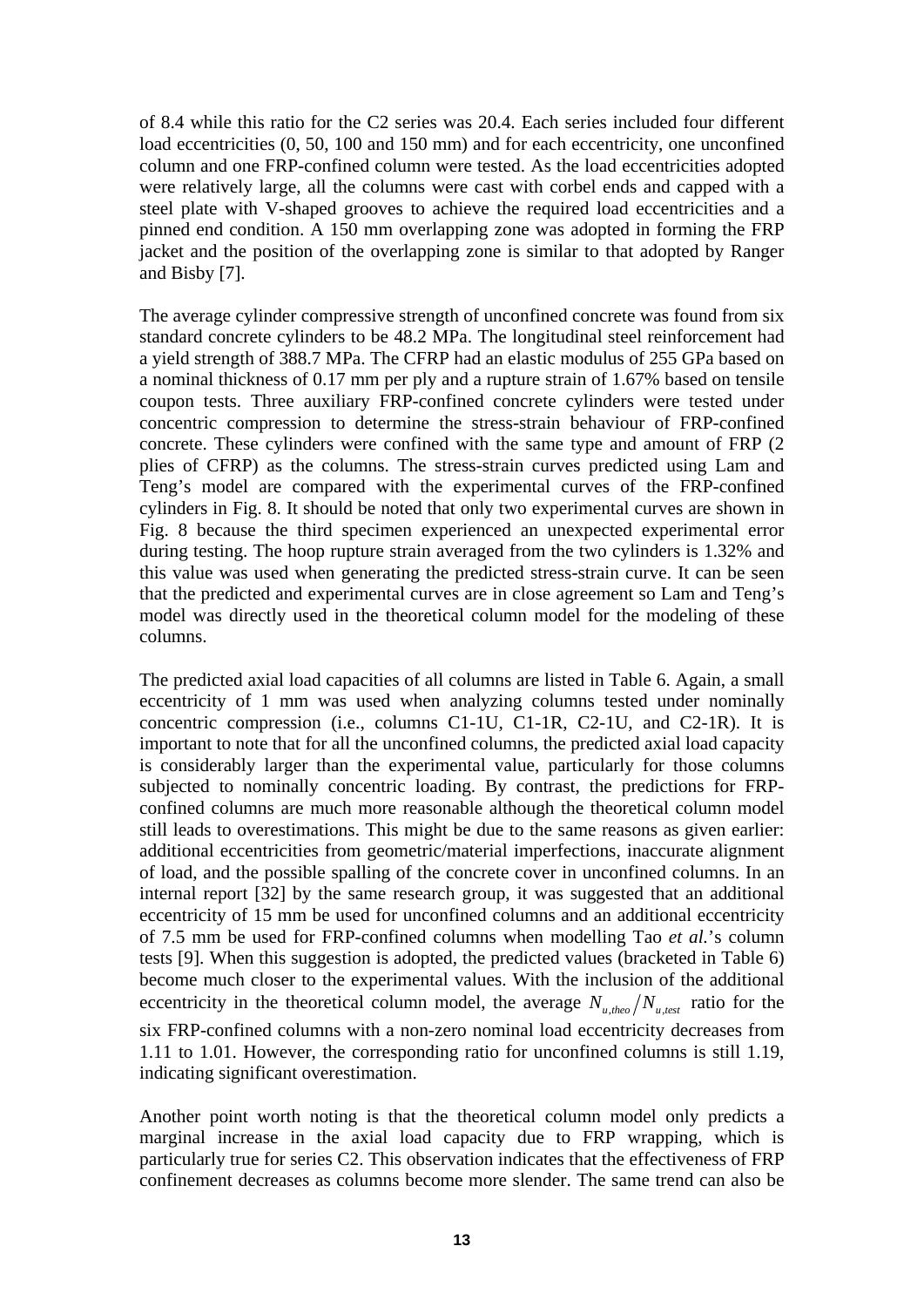observed in the predictions for Fitzwilliam and Bisby's tests [8]. This is because FRP confinement can substantially increase the axial load capacity of an RC section, but the flexural rigidity of such a section in the range of confinement-enhanced resistance is much lower than its initial flexural rigidity.

The theoretical and experimental full-range load-deflection curves of the FRPconfined columns tested by Tao *et al.* [9] are also compared (Fig. 9). An additional eccentricity of 7.5 mm was added to the nominal load eccentricity when producing the theoretical curves shown in Fig. 9. For specimens C1-1R and C2-1R, two theoretical curves are shown. The upper one is for an additional eccentricity of 7.5 mm while the lower one is for an additional eccentricity of 15 mm. These two specimens were tested under nominally concentric compression, so their behaviour is more sensitive to the additional eccentricity. It can be seen that the use of a 15 mm additional eccentricity produced closer predictions, but the curves for a 7.5 mm additional eccentricity are also reasonably close to the experimental curves.

# **6 Conclusions**

This paper has been concerned with the development and verification of a theoretical model for slender FRP-confined RC columns. This theoretical column model incorporates Lam and Teng's stress-strain model for FRP-confined concrete [10] as refined by Teng *et al.* [11] at the section behaviour level and finds the lateral deflection of a column through numerical integration at the column behaviour level. The predictions of the theoretical column model have been compared with experimental results of FRP-confined RC columns reported in the open literature. The comparisons and discussions presented in this paper allow the following conclusions to be drawn:

- 1) The numerical integration method has long been successfully used to model slender steel columns, RC columns and steel-concrete composite columns. However, to the best knowledge of the authors, the work presented in this paper represents the first application of the numerical integration method to the analysis of slender FRP-confined RC columns.
- 2) Numerical predictions of the proposed theoretical model have been shown to compare well with existing theoretical and experimental results of slender RC columns, demonstrating that the numerical integration method was correctly implemented.
- 3) Comparisons of predictions from the theoretical column model and existing test results for slender FRP-confined circular RC columns have shown that the proposed theoretical model is reasonably accurate in predicting the axial load capacity, but significant uncertainty exists in these comparisons as the test columns were small so the test results are believed to have been significantly influenced by unintended load eccentricities. There is a genuine need to conduct tests on larger-scale columns for a more reliable verification of the proposed theoretical column model.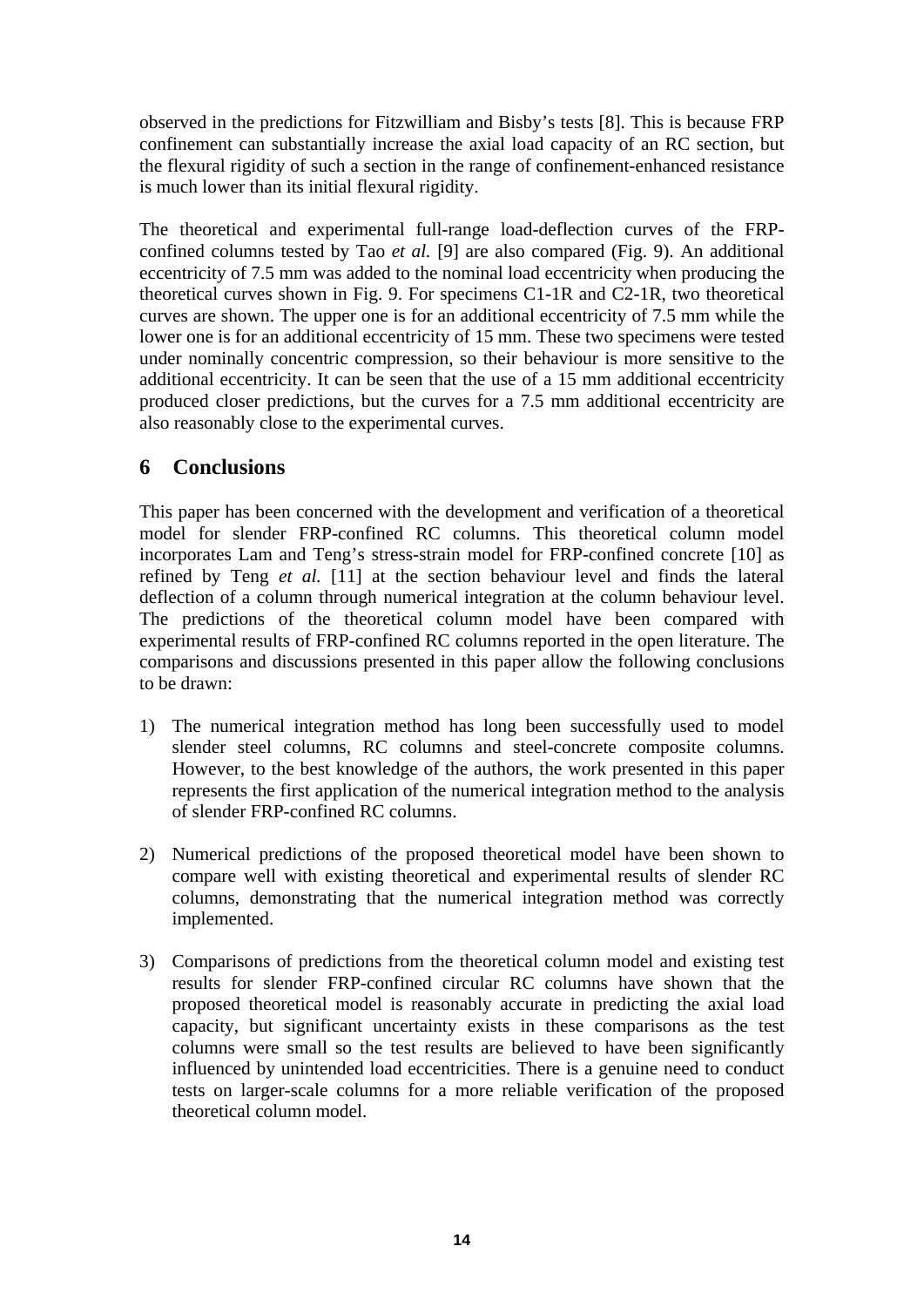- 4) Compared with the predictions for the axial load capacity, larger discrepancies exist between predictions of the proposed model and test results for the deformation capacity of slender FRP-confined RC columns. One possible reason is that the load eccentricity has a significant effect on the ultimate axial strain of FRP-confined concrete in an FRP-confined RC column, which is the key to the prediction of deformation capacity. More research is needed to clarify this issue, including the testing of larger-scale columns.
- 5) The numerical results have confirmed the experimental observation that the effectiveness of FRP confinement in enhancing the load-carrying capacity of a column decreases as the column becomes more slender. This is because FRP confinement can substantially increase the axial load capacity of an RC section, but the flexural rigidity of such a section in the range of confinement-enhanced resistance is much lower than its initial flexural rigidity.
- 6) This paper has been limited to slender FRP-confined circular RC columns, but the method of analysis can be easily extended to slender FRP-confined RC columns of other section forms if an accurate stress-strain model for FRP-confined concrete in a particular section form is available.

# **Acknowledgements**

The authors are grateful for the financial support received from the Research Grants Council of the Hong Kong SAR (Project No: PolyU 5059/02E), The Hong Kong Polytechnic University and the Zhejiang Provincial Natural Science Foundation of China (Grant No. Y1091019).

# **References**

- [1] fib. *Externally Bonded FRP Reinforcement for RC Structures*, The International Federation for Structural Concrete, Lausanne, Switzerland; 2001.
- [2] ISIS. *Design Manual No. 4: Strengthening Reinforced Concrete Structures with Externally-Bonded Fibre Reinforced Polymers*, ISIS Canada; 2001.
- [3] ACI-440.2R. *Guide for the Design and Construction of Externally Bonded FRP Systems for Strengthening Concrete Structures*, American Concrete Institute, Farmington Hills, Michigan, USA; 2002.
- [4] ACI-440.2R. *Guide for the Design and Construction of Externally Bonded FRP Systems for Strengthening Concrete Structures*, American Concrete Institute, Farmington Hills, Michigan, USA; 2008.
- [5] CNR-DT200. *Guide for the Design and Construction of Externally Bonded FRP Systems for Strengthening Existing Structures*, Advisory Committee on Technical Recommendations for Construction, National Research Council, Rome, Italy; 2004.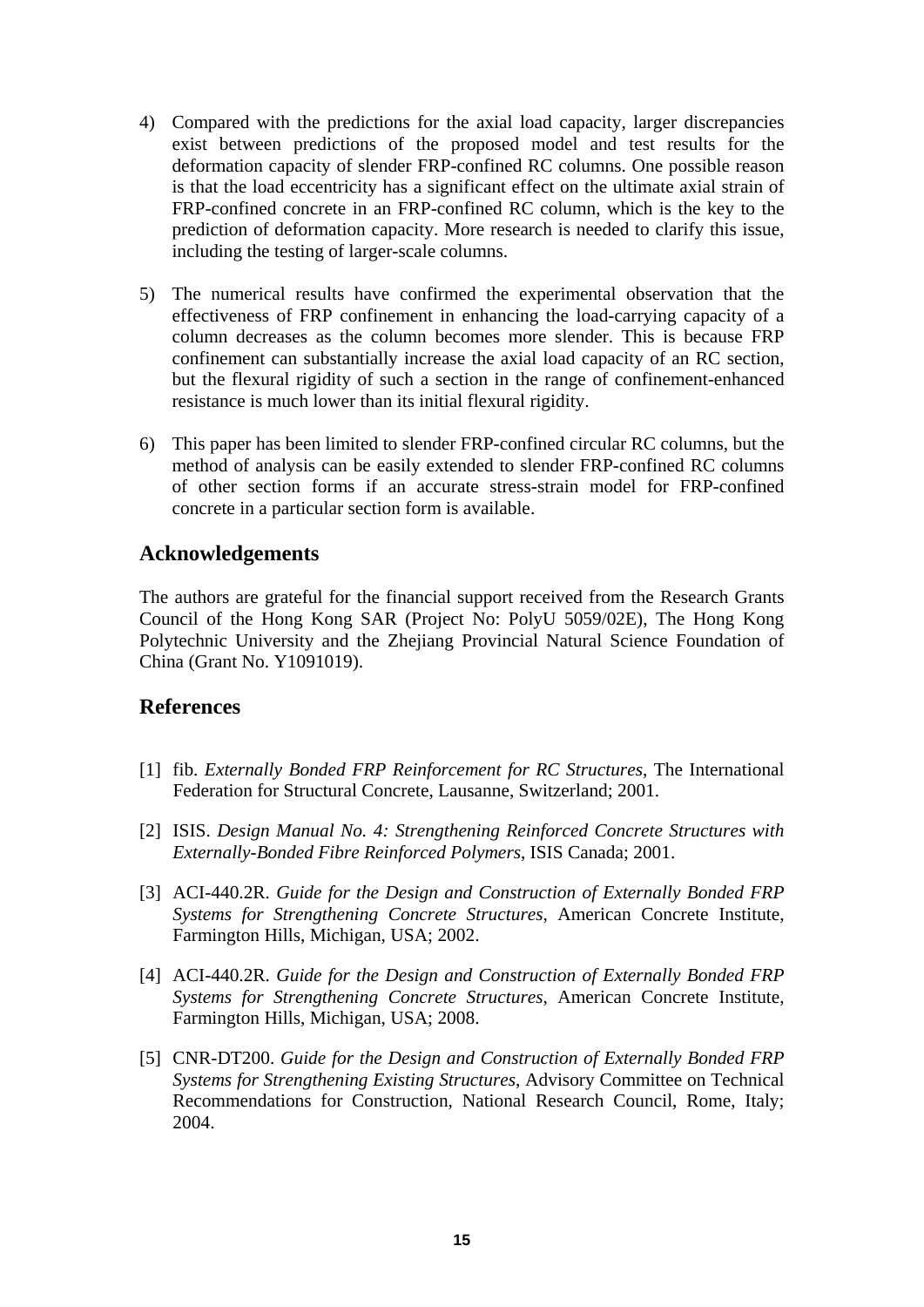- [6] Concrete Society. *Design Guidance for Strengthening Concrete Structures with Fibre Composite Materials*, Second Edition, Concrete Society Technical Report No. 55, Crowthorne, Berkshire, UK; 2004.
- [7] Ranger, M. and Bisby, L.A. "Effects of load eccentricities on circular FRPconfined reinforced concrete columns", *Proceedings, 8th International Symposium on Fiber Reinforced Polymer Reinforcement for Concrete Structures (FRPRCS-8)*, University of Patras, Patras, Greece; 16-18 July 2007.
- [8] Fitzwilliam, J. and Bisby, L.A. "Slenderness effects on circular FRP-wrapped reinforced concrete columns", *Proceedings, 3rd International Conference on FRP Composites in Civil Engineering*, Miami, Florida, USA, 13-15 December 2006; 499-502.
- [9] Tao, Z., Teng, J.G., Han, L.H. and Lam, L. "Experimental behaviour of FRPconfined slender RC columns under eccentric loading", *Proceedings, Second International Conference on Advanced Polymer Composites for Structural Applications in Construction*, University of Surrey, Guildford, UK, 2004; 203- 212.
- [10]Lam, L. and Teng, J.G. "Design-oriented stress-strain model for FRP-confined [concrete](http://wos.isiknowledge.com/?SID=W1GLipIbOIlFBIh3cgj&Func=Abstract&doc=1/2)", *Construction and Building Materials*, 2003; 17 (6-7): 471-489.
- [11]Teng, J.G., Jiang, T., Lam, L. and Luo, Y.Z. "Refinement of a design-oriented stress-strain model for FRP-confined concrete", *Journal of Composite for Construction*, ASCE, 2009; 13(4): 269-278.
- [12]Newmark, N.M. "Numerical procedure for computing deflections, moments, and buckling loads", ASCE *Transactions*, 1943; 108: 1161-1234.
- [13]GB-50010. *Code for Design of Concrete Structures*, China Architecture and Building Press, China; 2002.
- [14] Teng, J.G., Huang, Y.L. Lam. L and Ye L.P. "Theoretical model for fiber reinforced polymer-confined concrete", *Journal of Composites for Construction*, ASCE, 2007; 11(2): 201-210.
- [15] Jiang, T. and Teng, J.G. "Analysis-oriented models for FRP-confined concrete: a comparative assessment", *Engineering Structures*, 2007; 29(11): 2968-2986.
- [16] Fam, A., Flisak, B. and Rizkalla, S. "Experimental and analytical modeling of concrete-filled fiber-reinforced polymer tubes subjected to combined bending and axial loads", *ACI Structural Journal*, 2003; 100(4): 499-509.
- [17] Hadi, M.N.S. "Behaviour of wrapped normal strength concrete columns under eccentric loading", *Composite Structures*, 2006; 72(4): 503-511.
- [18]Saadatmanesh, H., Ehsani, M.R. and Li, M.W. "Strength and ductility of concrete columns externally reinforced with fiber composites straps", *ACI Structural Journal*, 1994; 91(4): 434-447.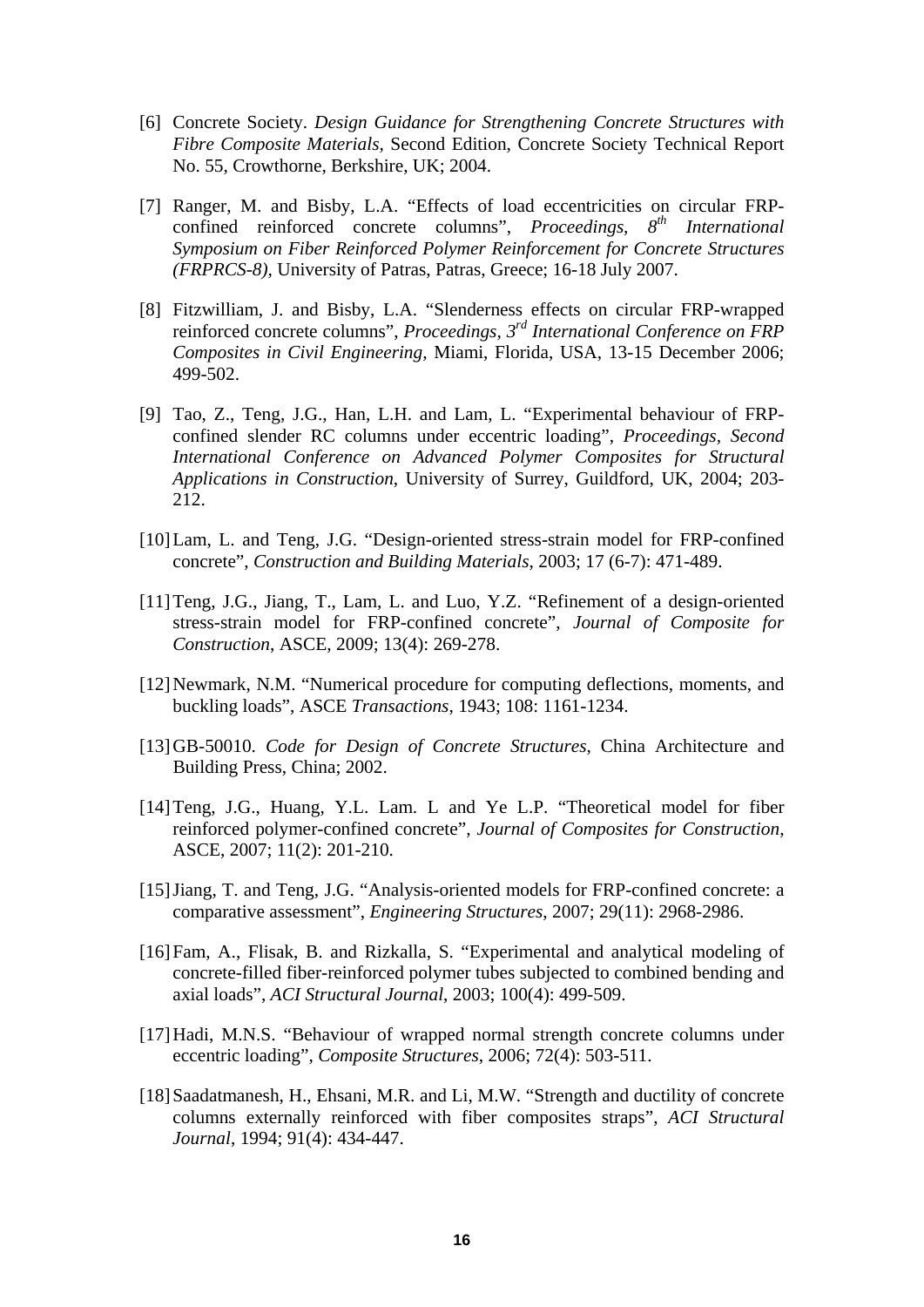- [19]Monti, G., Nistico, N. and Santini, S. "Design of FRP jackets for upgrade of circular bridge piers", *Journal of Composites for Construction*, ASCE, 2001; 5(2): 94-101.
- [20] Yuan, W. and Mirmiran, A. "Buckling analysis of concrete-filled FRP tubes", *International Journal of Structural Stability and Dynamics,* 2001; 1(3): 367-383.
- [21]Cheng, H.L., Sotelino, E.D. and Chen, W.F. "Strength estimation for FRP wrapped reinforced concrete columns", *Steel and Composite Structures*, 2002; 2(1): 1-20.
- [22]Teng, J.G., Chen, J.F., Smith, S.T. and Lam. L. *FRP-Strengthened RC Structures*, John Wiley and Sons, Inc., UK; 2002.
- [23]Binici, B. "Design of FRPs in circular bridge column retrofits for ductility enhancement", *Engineering Structures*, 2008; 30(3): 766-776.
- [24]Yuan, X.F., Xia, S.H., Lam, L. and Smith, S.T. "Analysis and behaviour of FRPconfined short concrete columns subjected to eccentric loading", *Journal of Zhejiang University Science A*, 2008; 9(1): 38-49.
- [25]Pfrang, E.O. and Siess, C.P. "Analytical study of the behavior of long restrained reinforced concrete columns subjected to eccentric loads", *Structural Research Series,* No. 214, University of Illinois, Urbana, Illinos; 1961.
- [26]Cranston, W.B. *Analysis and Design of Reinforced Concrete Columns*, Research Report 20, Cement and Concrete Association, UK; 1972.
- [27] Shen, Z.Y. and Lu, L.W. "Analysis of initially crooked, end restrained steel columns", *Journal of Constructional Steel Research*, 1983; 3(1): 10-18.
- [28]Choo, C.C., Harik, I.E. and Gesund, H. "Strength of rectangular concrete columns reinforced with fiber-reinforced polymer bars", *ACI Structural Journal*, 2006; 103(3): 452-459.
- [29]Tikka, T.M. and Mirza, S.A. "Nonlinear equation for flexural stiffness of slender composite columns in major axis bending", *Journal of Structural Engineering*, ASCE, 2006; 132(3): 387-399.
- [30]Kim, J.K. and Yang, J.K. "Buckling behaviour of slender high-strength concrete columns", *Engineering Structures*, 1995; 17(1): 39-51.
- [31]Bisby, L.A. Private communication; 2008.
- [32]Yu, Q., Tao, Z., Gao, X., Yang, Y.F., Han, L.H and Zhuang, J.P. *Research on Seismic Performance of FRP-confined RC Columns with High Axial Load Ratios*, Fuzhou University, China (in Chinese); 2004.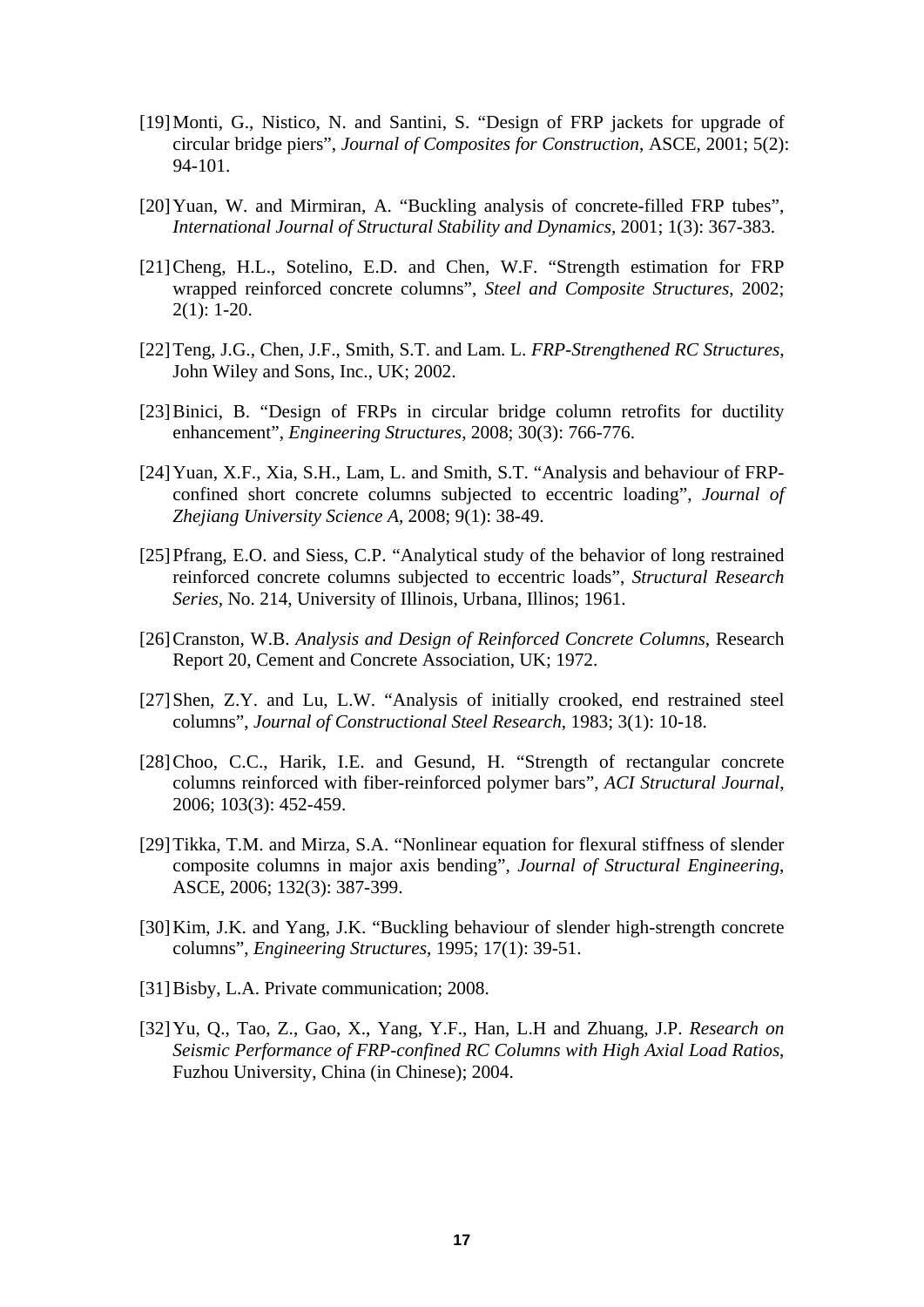Table 1 Properties of columns in Fig. 4

| Specimen | $J_{cu}$ | $J_{y,k}$ |      | h/h | $e_1/e_2$ | $e_2/h$ | l/h |
|----------|----------|-----------|------|-----|-----------|---------|-----|
|          | (MPa)    | (MPa)     | (96) |     |           |         |     |
| Column 1 |          |           |      |     |           | 0.5     | 15  |
| Column 2 | 31       | 414       |      | 0.7 |           | 0.5     | 25  |
| Column 3 | (13.8)   | (360)     | 6    |     |           | 0.1     | 40  |
| Column 4 |          |           |      |     |           | 0.5     | 40. |

Table 2 Summary of Kim and Yang's tests

|          | $\boldsymbol{b}$ | $\boldsymbol{h}$ | $f_{\scriptscriptstyle{co}}^{'}$ | $f_{\rm v}$ | $\rho_{\rm s}$ | l/h | h/h   | $e_1/e_2$    | $e_2/h$ | $N_{u, test}$ | $N_{u,theo}$ | $N_{u,theo}$  |
|----------|------------------|------------------|----------------------------------|-------------|----------------|-----|-------|--------------|---------|---------------|--------------|---------------|
| Specimen | (mm)             | (mm)             | (MPa)                            | (MPa)       | $(\% )$        |     |       |              |         | (kN)          | (kN)         | $N_{u, test}$ |
| $60L2-1$ |                  |                  |                                  |             |                | 18  |       |              |         | 63.7          | 65.8         | 1.03          |
| 60L2-2   | 80               | 80               | 25.5                             | 387         | 1.98           |     | 0.625 | $\mathbf{1}$ | 0.3     | 65.7          |              | 1.00          |
| 100L2-1  |                  |                  |                                  |             |                | 30  |       |              |         | 38.2          | 36.6         | 0.96          |
| 100L2-2  |                  |                  |                                  |             |                |     |       |              |         | 35.0          |              | 1.05          |
| 60M2-1   |                  |                  |                                  |             |                | 18  |       |              |         | 102.8         | 111.1        | 1.08          |
| 60M2-2   | 80               | 80               | 63.5                             | 387         | 1.98           |     | 0.625 | 1            | 0.3     | 113.5         |              | 0.98          |
| 100M2-1  |                  |                  |                                  |             |                |     |       |              |         | 45.2          |              | 1.22          |
| 100M2-2  |                  |                  |                                  |             |                | 30  |       |              |         | 47.6          | 55.1         | 1.16          |
| $60H2-1$ |                  |                  |                                  |             |                | 18  |       |              |         | 122.1         | 134.7        | 1.10          |
| 60H2-2   | 80               | 80               | 86.2                             | 387         | 1.98           |     | 0.625 | $\mathbf{1}$ | 0.3     | 123.7         |              | 1.09          |
| 100H2-1  |                  |                  |                                  |             |                | 30  |       |              |         | 54.3          | 63.3         | 1.17          |
| 100H2-2  |                  |                  |                                  |             |                |     |       |              |         | 54.9          |              | 1.15          |

Note:  $\rho_s$  is the volumetric ratio of longitudinal steel reinforcement, and  $N_{u, test}$  and  $N_{u, tree}$  are the experimental and theoretical axial load capacities of a column, respectively.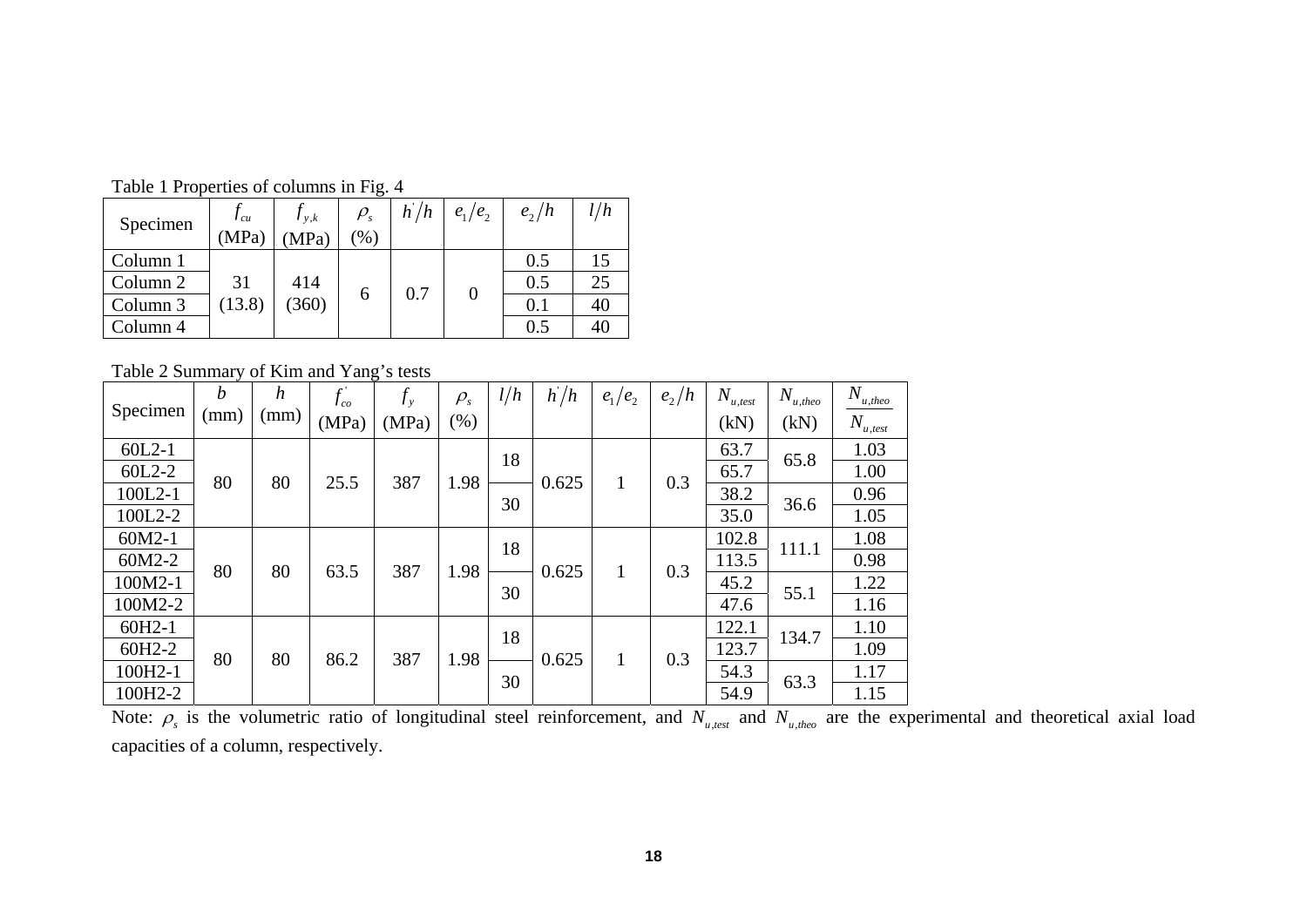|          | D    |      | $e_1$          | e <sub>2</sub> | Concrete | $E_{\text{frp}}$ | t              | $f^{\circ}$<br>$J_{co}$ | $f_{\rm v}$ | $\rho_{\rm s}$ | $N_{u, test}$ | $N_{u,theo}$ | $N_{u,theo}$      |
|----------|------|------|----------------|----------------|----------|------------------|----------------|-------------------------|-------------|----------------|---------------|--------------|-------------------|
| Specimen | (mm) | (mm) | e <sub>2</sub> | (mm)           | Cover    | (GPa)            | (mm)           | (MPa)                   | (MPa)       | (% )           | (kN)          | (kN)         | $N_{\rm u, test}$ |
|          |      |      |                |                | (mm)     |                  |                |                         |             |                |               |              |                   |
| $U-0$    | 152  | 600  |                | $\overline{0}$ | 25       | 90               | $\overline{0}$ | 33.2                    | 710         | 0.71           | 497           | 641          | 1.29              |
| $C-0$    |      |      |                |                |          | 90               | 0.381          |                         |             |                | 873           | 786          | 0.90              |
| $U-5$    | 152  | 600  |                | 5              | 25       | 90               | $\overline{0}$ | 33.2                    | 710         | 0.71           | 459           | 584          | 1.27              |
| $C-5$    |      |      |                |                |          | 90               | 0.381          |                         |             |                | 770           | 725          | 0.94              |
| $U-10$   | 152  | 600  | 1              | 10             | 25       | 90               | $\mathbf{0}$   | 33.2                    | 710         | 0.71           | 447           | 525          | 1.17              |
| $C-10$   |      |      |                |                |          | 90               | 0.381          |                         |             |                | 664           | 655          | 0.99              |
| $U-20$   | 152  | 600  |                | 20             | 25       | 90               | $\overline{0}$ | 33.2                    | 710         | 0.71           | 351           | 420          | 1.20              |
| $C-20$   |      |      |                |                |          | 90               | 0.381          |                         |             |                | 579           | 518          | 0.89              |
| $U-30$   | 152  | 600  |                | 30             | 25       | 90               | $\overline{0}$ | 33.2                    | 710         | 0.71           | 253           | 322          | 1.27              |
| $C-30$   |      |      |                |                | 90       | 0.381            |                |                         |             | 337            | 402           | 1.19         |                   |
| $U-40$   | 152  | 600  | 1              | 40             | 25       | 90               | $\overline{0}$ | 33.2                    | 710         | 0.71           | 179           | 242          | 1.35              |
| $C-40$   |      |      |                |                |          | 90               | 0.381          |                         |             |                | 264           | 305          | 1.16              |

Table 3 Summary of Ranger and Bisby's tests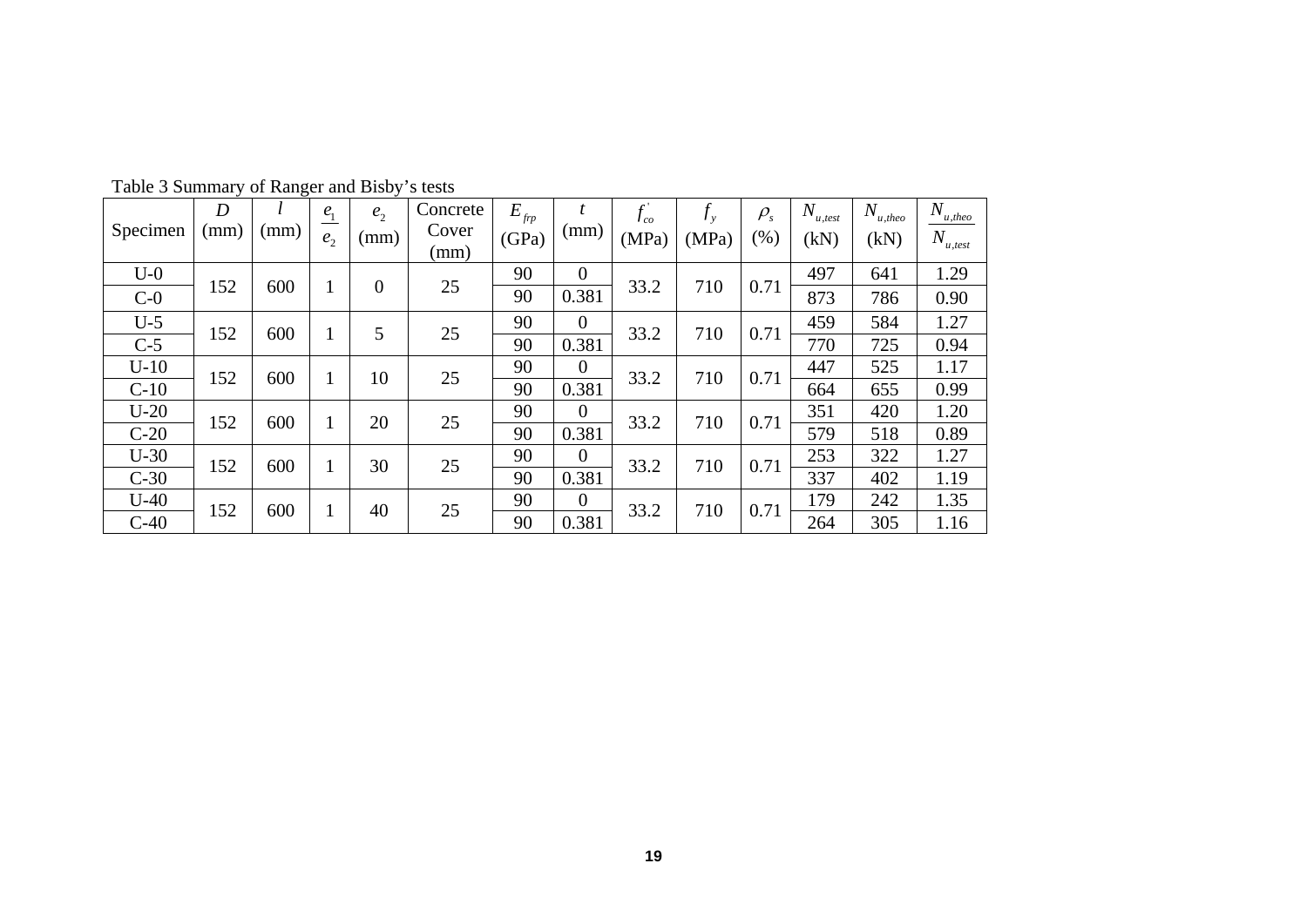| Specimen            | $\boldsymbol{D}$<br>(mm) | (mm) | $e_{1}$<br>e <sub>2</sub> | e <sub>2</sub><br>(mm) | Concrete<br>Cover<br>(mm) | $E_{\scriptscriptstyle frp}$<br>(GPa) | (mm)           | $J_{co}$<br>(MPa) | $f_{y}$<br>(MPa) | $\rho_{s}$<br>$(\%)$ | $N_{u, test}$<br>(kN) | $N_{u,theo}$<br>(kN) | $N_{u,theo}$<br>$N_{u, test}$ |
|---------------------|--------------------------|------|---------------------------|------------------------|---------------------------|---------------------------------------|----------------|-------------------|------------------|----------------------|-----------------------|----------------------|-------------------------------|
| 300U-A              | 152                      | 300  |                           | 20                     | 25                        | 90                                    | $\overline{0}$ | 35.5              | 710              | 0.71                 | 471                   | 458                  | 0.98                          |
| $300U-B$            |                          |      |                           |                        |                           |                                       |                |                   |                  |                      | 462                   |                      |                               |
| $300C - 1 - 0 - A$  |                          |      |                           |                        |                           |                                       |                |                   |                  |                      | 675                   |                      |                               |
| $300C - 1 - 0 - B$  | 152                      | 300  |                           | 20                     | 25                        | 90                                    | 0.381          | 35.5              | 710              | 0.71                 | 679                   | 531                  | 0.78                          |
| $300C - 2 - 0 - B$  | 152                      | 300  |                           | 20                     | 25                        | 90                                    | 0.762          | 35.5              | 710              | 0.71                 | 911                   | 684                  | 0.75                          |
| $600U-A$            | 152                      | 600  |                           | 20                     | 25                        | 90                                    | $\theta$       | 35.5              | 710              | 0.71                 | 428                   | 448                  | 1.05                          |
| $600C - 1 - 0 - A$  | 152                      | 600  |                           | 20                     | 25                        | 90                                    | 0.381          | 35.5              | 710              | 0.71                 | 563                   | 505                  | 0.90                          |
| 900U-A              | 152                      | 900  |                           | 20                     | 25                        | 90                                    | $\overline{0}$ | 35.5              | 710              | 0.71                 | 398                   | 432                  | 1.09                          |
| 900C-1-0-A          | 152                      | 900  |                           | 20                     | 25                        | 90                                    | 0.381          | 35.5              | 710              | 0.71                 | 549                   | 468                  | 0.85                          |
| 1200U-A             |                          | 1200 |                           | 20                     | 25                        | 90                                    | $\overline{0}$ | 35.5              | 710              | 0.71                 | 389                   | 411                  | 1.03                          |
| 1200U-B             | 152                      |      |                           |                        |                           |                                       |                |                   |                  |                      | 411                   |                      |                               |
| 1200C-1-0-A         | 152                      | 1200 |                           | 20                     | 25                        | 90                                    | 0.381          | 35.5              | 710              | 0.71                 | 451                   | 433                  | 0.93                          |
| $1200C - 1 - 0 - B$ |                          |      |                           |                        |                           |                                       |                |                   |                  |                      | 481                   |                      |                               |
| 1200C-2-0-A         | 152                      | 1200 |                           | 20                     | 25                        | 90                                    | 0.762          | 35.5              | 710              | 0.71                 | 539                   | 466                  | 0.86                          |

Table 4 Summary of Fitzwilliam and Bisby's tests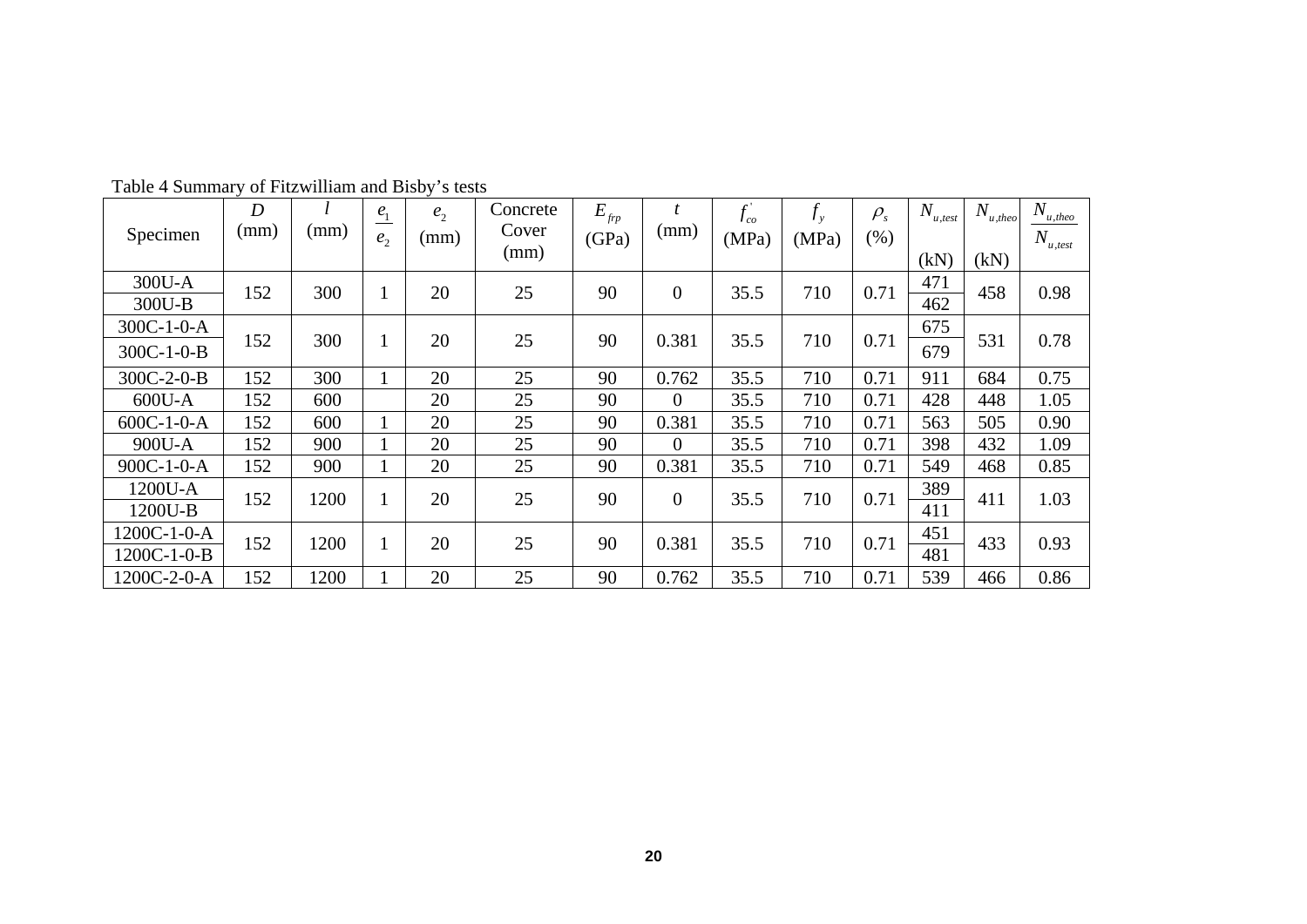| Source                     | $f_{co}^{'}$ | $E_{\text{frp}}$ | t     | $f_{cc}$ | $\varepsilon_{\scriptscriptstyle{cu}}$ | $\mathcal{E}_{h, rup}$ | $f_{cc}$ -predicted | $\varepsilon_{cu}$ -predicted |  |
|----------------------------|--------------|------------------|-------|----------|----------------------------------------|------------------------|---------------------|-------------------------------|--|
|                            | (MPa)        | (GPa)            | (mm)  | (MPa)    | (% )                                   | $(\% )$                | (MPa)               | (% )                          |  |
|                            |              |                  |       | 41       | 0.804                                  | 1.140                  |                     |                               |  |
|                            | 34.6         | 90               | 0.381 | 39.7     | 0.768                                  | 1.165                  | 46.0                | 1.24                          |  |
| Fitzwilliam                |              |                  |       | 41.4     | 0.793                                  | 1.192                  |                     |                               |  |
| and Bisby                  | 35.8         | 90               | 0.762 | 59.8     | 0.165                                  | 1.111                  | 63.9                | 1.76                          |  |
|                            | 36.4         | 90               | 0.762 | 58       | 0.112                                  | 1.175                  | 65.6                | 1.83                          |  |
|                            |              |                  |       | 62.5     | 0.156                                  | 1.151                  |                     |                               |  |
| Ranger and<br><b>Bisby</b> | 33.2         | 90               | 0.381 | 44.2     | 0.860                                  | 1.15                   | 44.7                | 1.25                          |  |

Table 5 Cylinder tests in Fitzwilliam and Bisby and Ranger and Bisby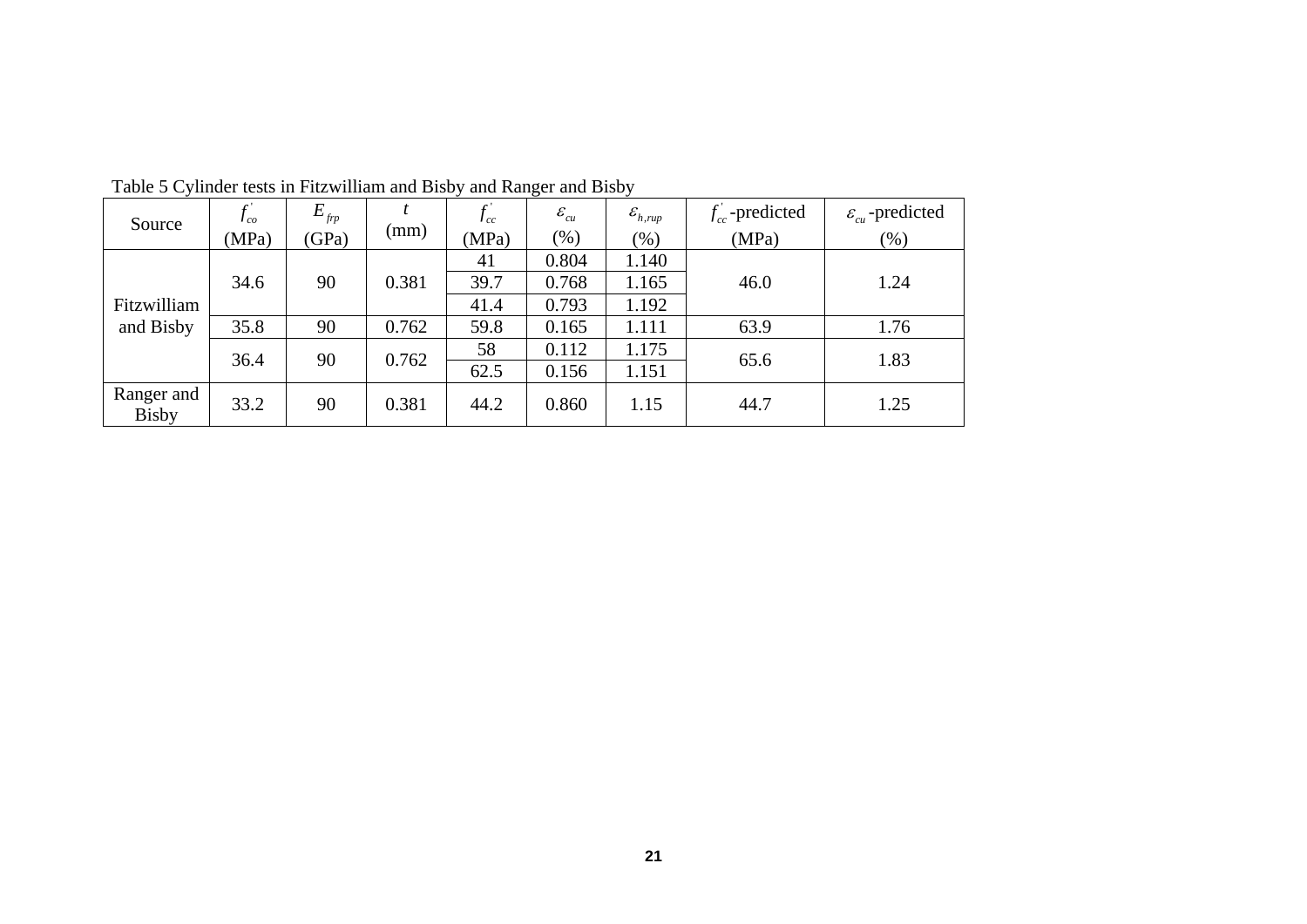|          | D    |      | $\frac{e_1}{e_1}$ | e <sub>2</sub> | Concrete | $f_{co}$ | $f_{y}$ | $\rho_{\rm s}$ | $E_{\text{frp}}$ |       | $N_{u, test}$ | $N_{u,theo}$ | $N_{u,theo}$  |      |            |            |
|----------|------|------|-------------------|----------------|----------|----------|---------|----------------|------------------|-------|---------------|--------------|---------------|------|------------|------------|
| Specimen | (mm) | (mm) | $e_{1}$           | (mm)           | Cover    | (MPa)    | (MPa)   | $(\% )$        | (GPa)            | (mm)  |               | (kN)         | $N_{u, test}$ |      |            |            |
|          |      |      |                   |                | (mm)     |          |         |                |                  |       | (kN)          |              |               |      |            |            |
| $C1-1U$  | 150  | 1260 |                   | $\overline{0}$ | 21       | 48.2     | 388.7   | 2.56           | 255              | 0.34  | 455           | 942(658)     | 2.07(1.45)    |      |            |            |
| $C1-1R$  |      |      |                   |                |          |          |         |                |                  |       | 765           | 1018(871)    | 1.33(1.14)    |      |            |            |
| $C1-2U$  | 150  | 1260 |                   | 50             | 21       | 48.2     | 388.7   | 2.56           | 255              | 0.34  | 149           | 273(198)     | 1.83(1.33)    |      |            |            |
| $C1-2R$  |      |      |                   |                |          |          |         |                |                  |       | 248           | 288(243)     | 1.16(0.98)    |      |            |            |
| $C1-3U$  | 150  | 1260 |                   | 100            | 21       | 48.2     | 388.7   | 2.56           | 255              | 0.34  | 88            | 119(101)     | 1.35(1.15)    |      |            |            |
| $C1-3R$  |      |      |                   |                |          |          |         |                |                  |       | 124           | 131(119)     | 1.06(0.96)    |      |            |            |
| $C1-4U$  | 150  | 1260 |                   |                |          |          | 150     | 21             | 48.2             | 388.7 | 2.56          | 255          | 0.34          | 54.5 | 75.9(68.6) | 1.39(1.26) |
| $C1-4R$  |      |      |                   |                |          |          |         |                |                  |       | 77            | 79.5(75.0)   | 1.03(0.97)    |      |            |            |
| $C2-1U$  | 150  | 3060 |                   | $\overline{0}$ | 21       | 48.2     | 388.7   | 2.56           | 255              | 0.34  | 276           | 668(392)     | 2.42(1.42)    |      |            |            |
| $C2-1R$  |      |      |                   |                |          |          |         |                |                  |       | 386           | 700(543)     | 1.81(1.41)    |      |            |            |
| $C2-2U$  | 150  | 3060 |                   | 50             | 21       | 48.2     | 388.7   | 2.56           | 255              | 0.34  | 108           | 146(114)     | 1.35(1.06)    |      |            |            |
| $C2-2R$  |      |      |                   |                |          |          |         |                |                  |       | 126           | 149(131)     | 1.18(1.04)    |      |            |            |
| $C2-3U$  | 150  | 3060 |                   | 100            | 21       | 48.2     | 388.7   | 2.56           | 255              | 0.34  | 62.5          | 76.1(67.4)   | 1.22(1.08)    |      |            |            |
| $C2-3R$  |      |      |                   |                |          |          |         |                |                  |       | 71.5          | 77.6(72.9)   | 1.08(1.02)    |      |            |            |
| $C2-4U$  | 150  | 3060 |                   | 150            | 21       | 48.2     | 388.7   | 2.56           | 255              | 0.34  | 39            | 54.0(49.7)   | 1.83(1.27)    |      |            |            |
| $C2-4R$  |      |      |                   |                |          |          |         |                |                  |       | 47.5          | 55.1(52.8)   | 1.16(1.11)    |      |            |            |

Table 6 Summary of Tao *et al.*'s tests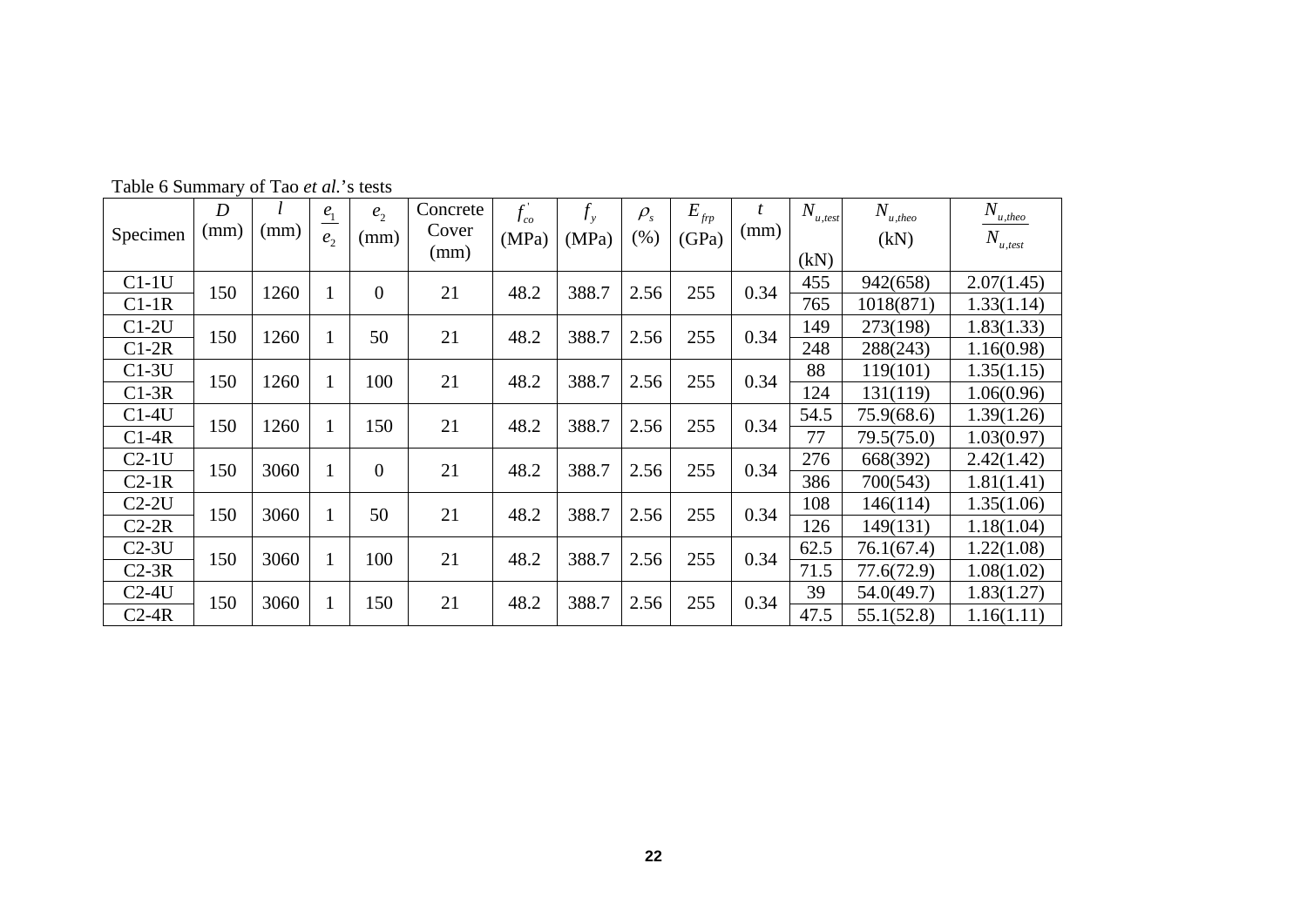

Fig. 1 Strains and stresses over an FRP-confined circular RC section



Fig. 2 Schematic of the theoretical model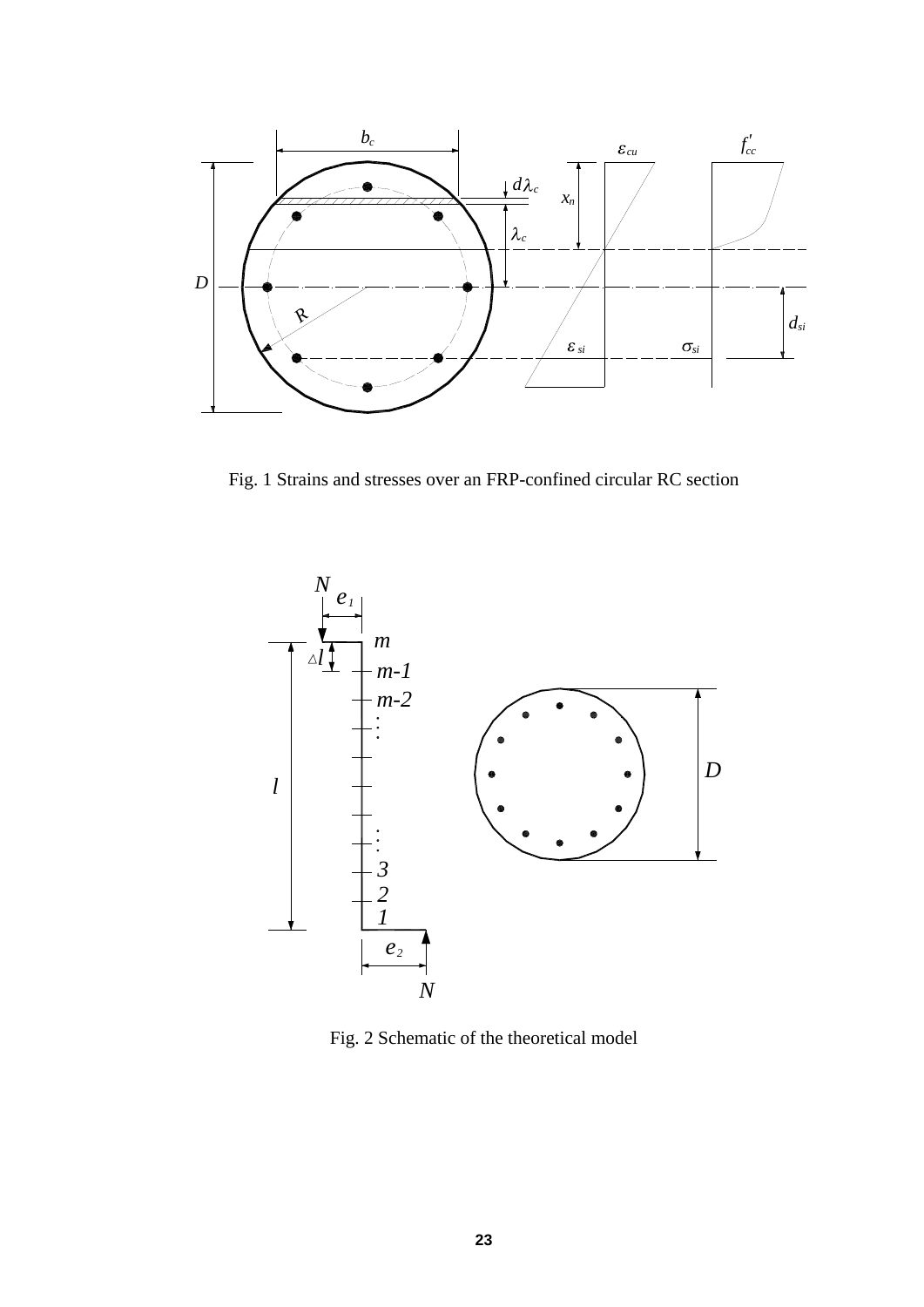

Fig. 3 Cross section of the columns considered in Fig. 4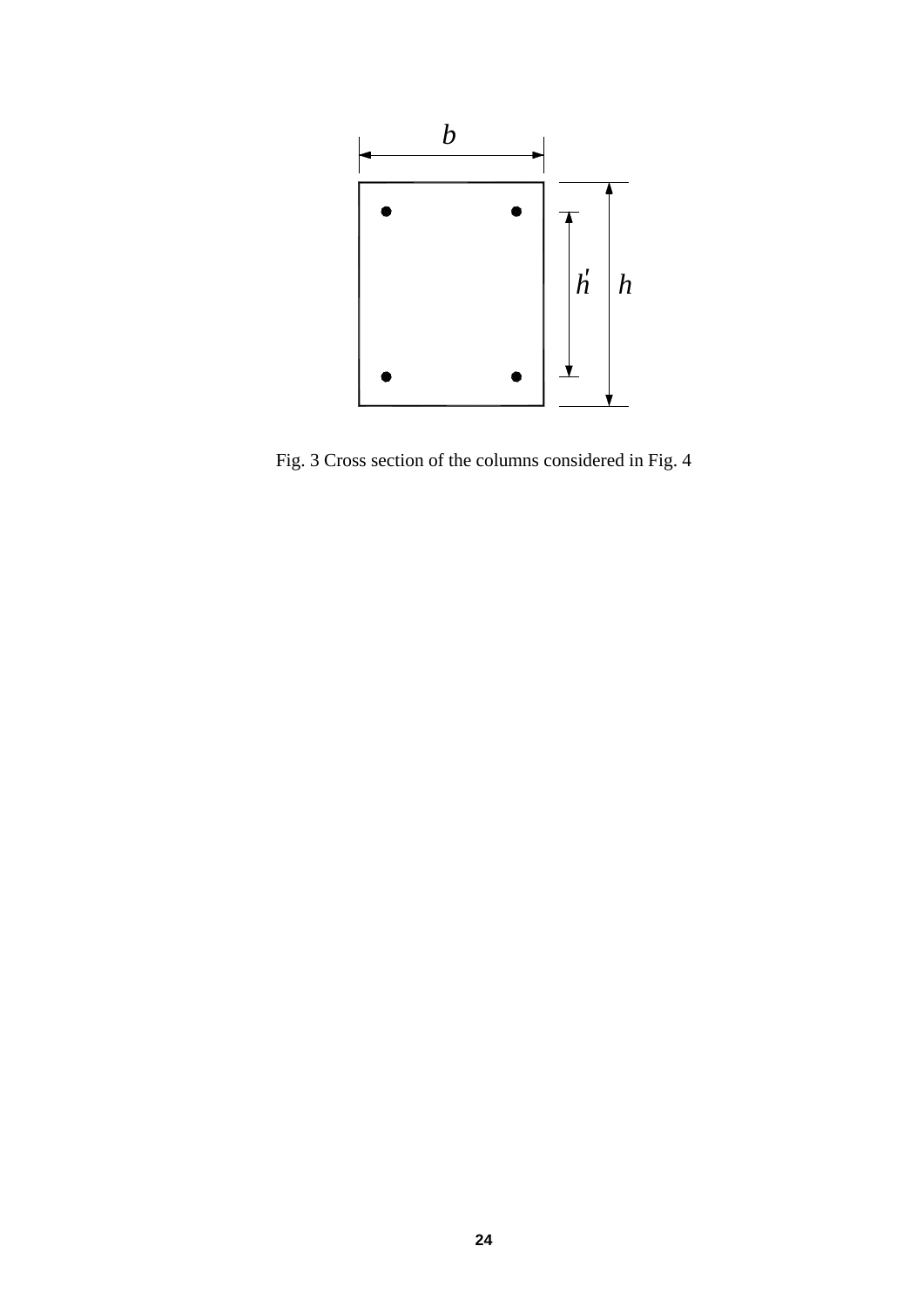

Fig. 4 Comparisons with Cranston's theoretical model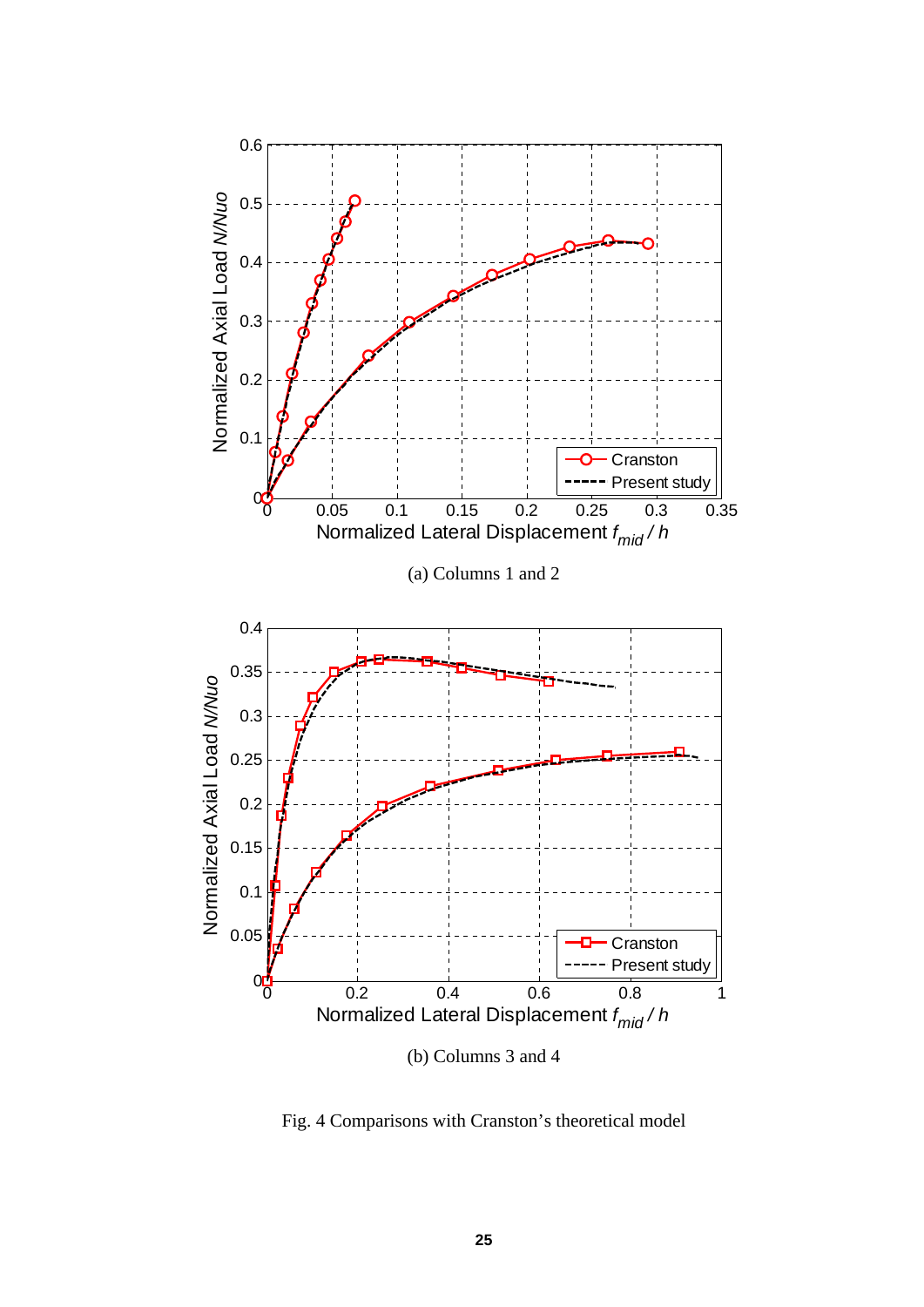

Fig. 5 Comparisons with Kim and Yang's tests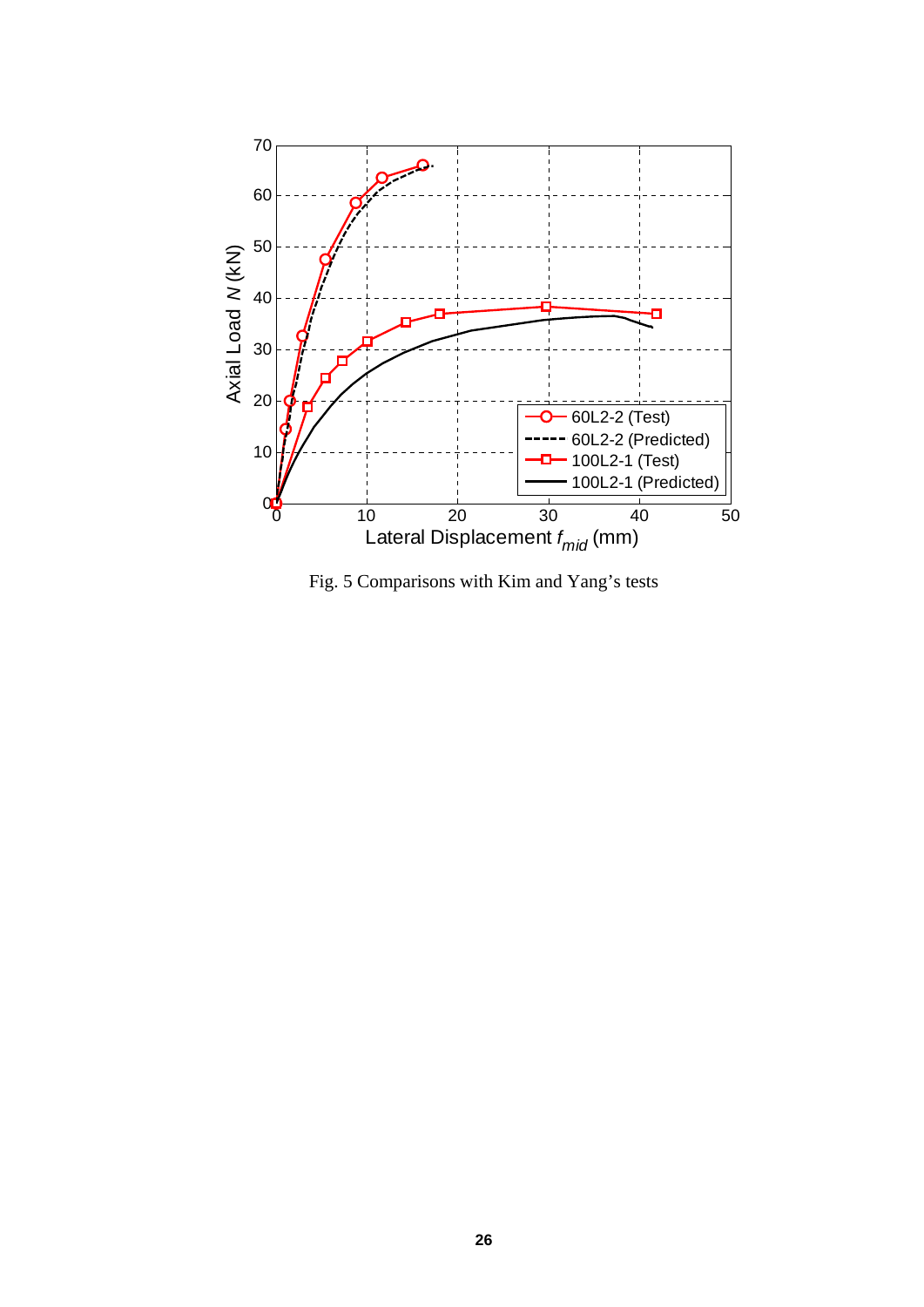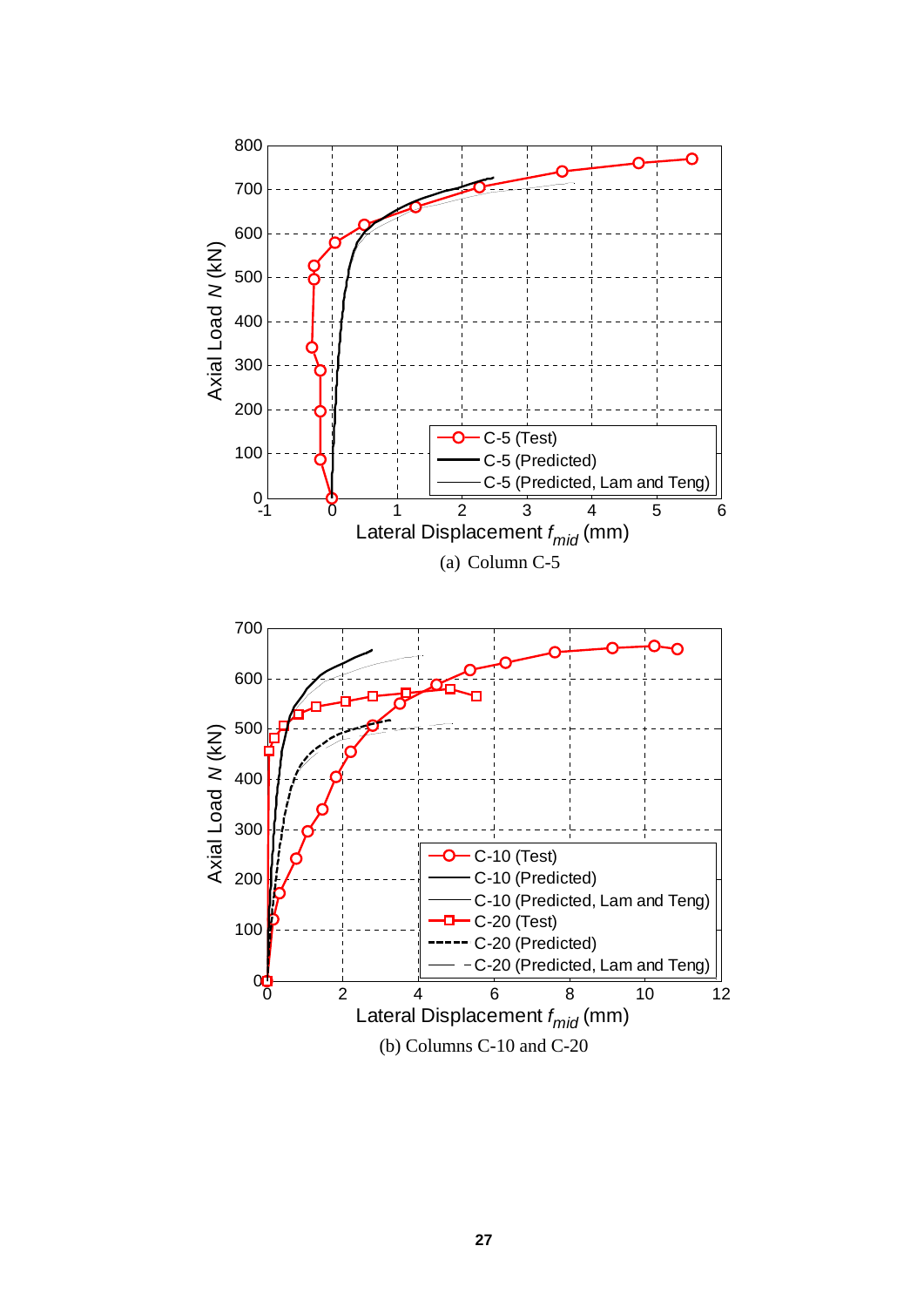

Fig. 6 Comparison with Ranger and Bisby's tests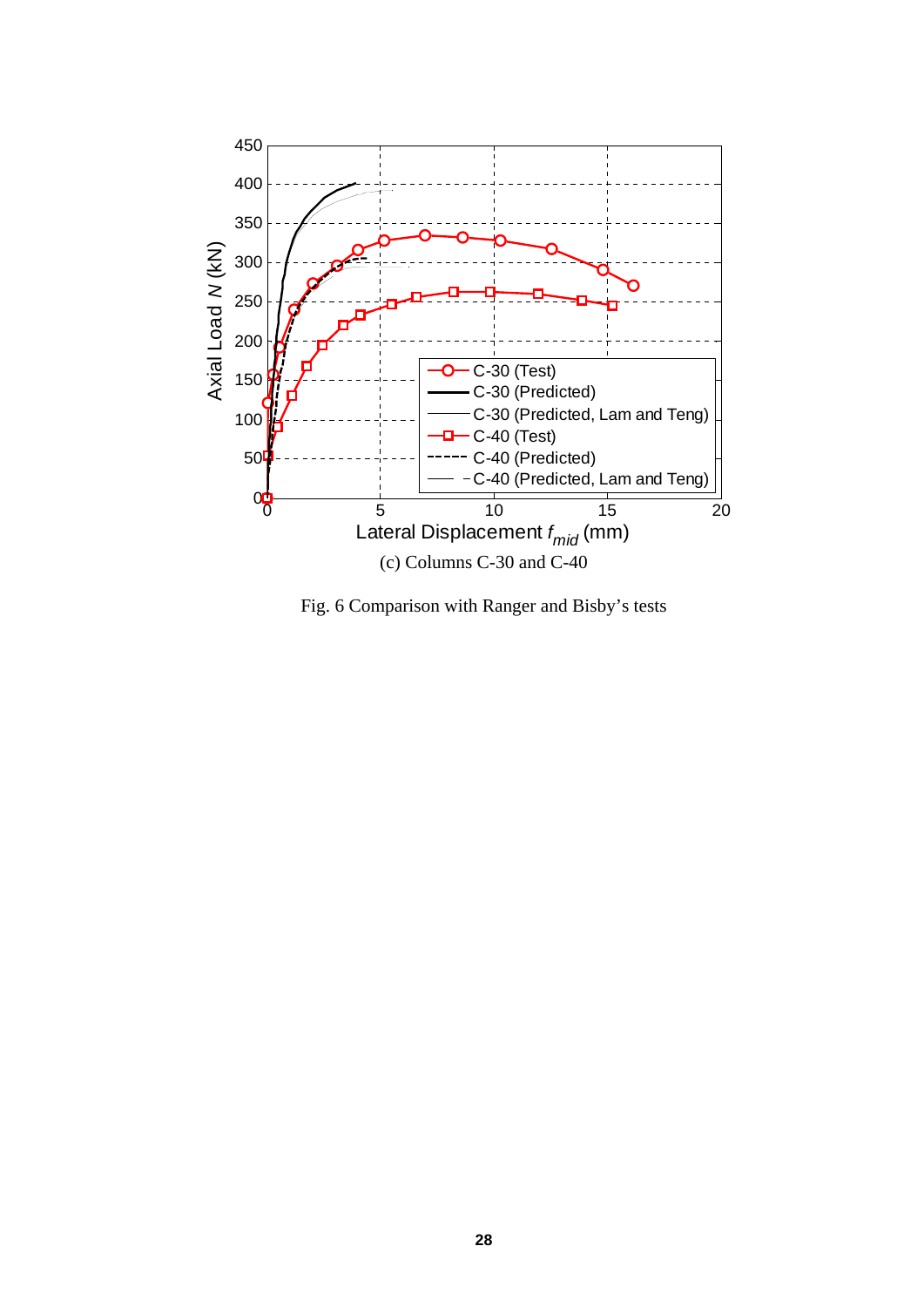

Fig. 7 Comparison with Fitzwilliam and Bisby's tests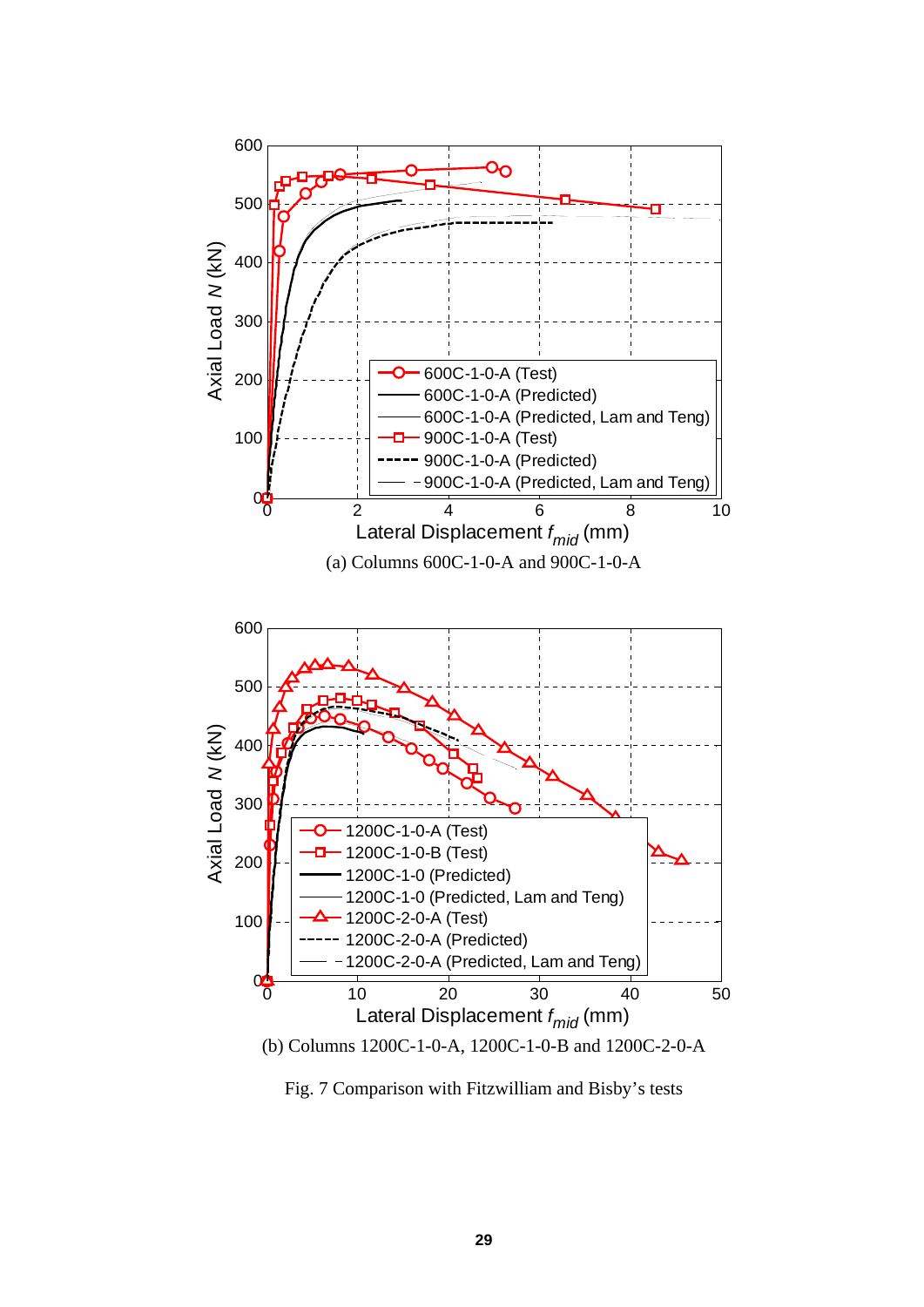

Fig. 8 Comparison with Tao *et al.*'s cylinder tests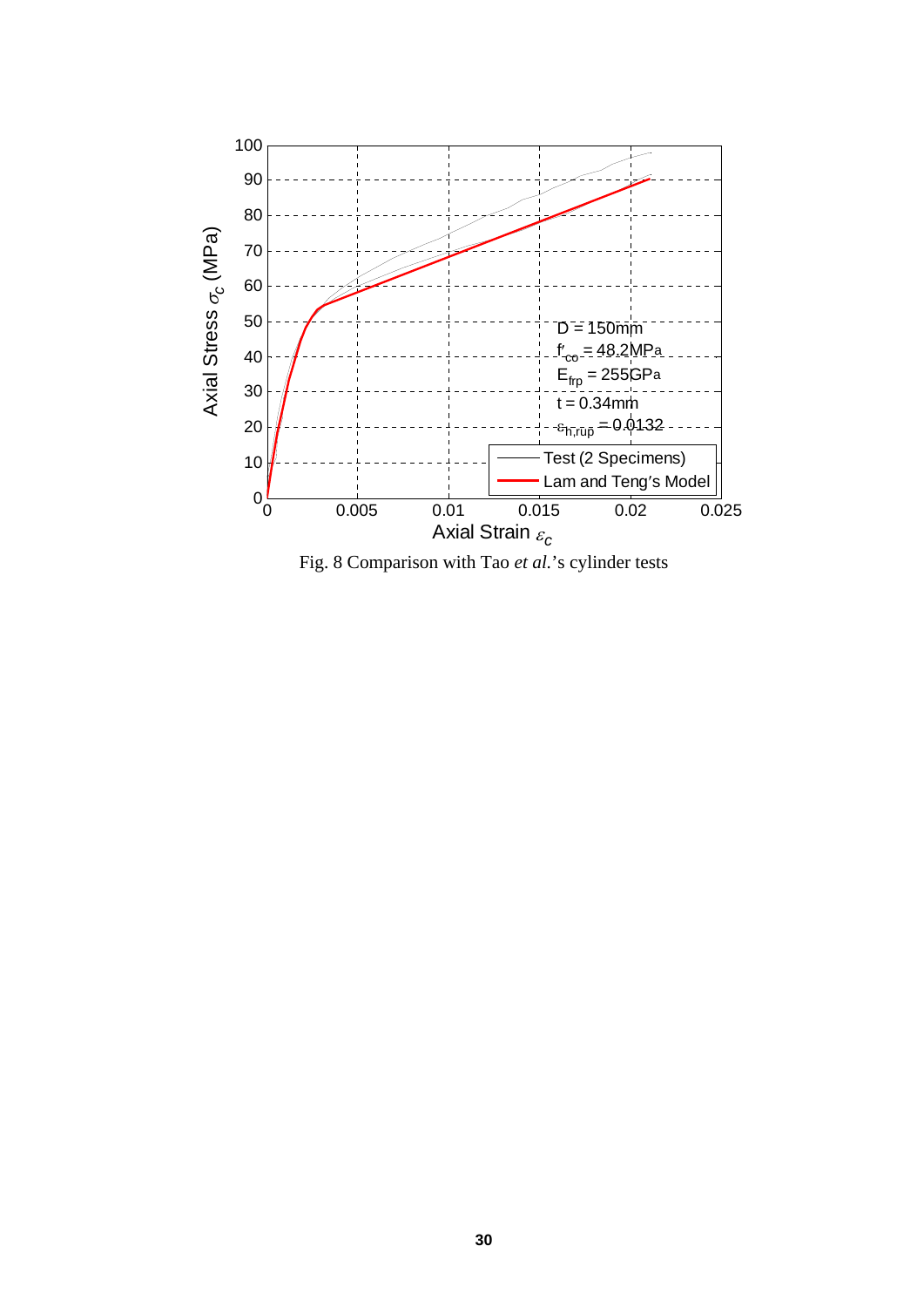